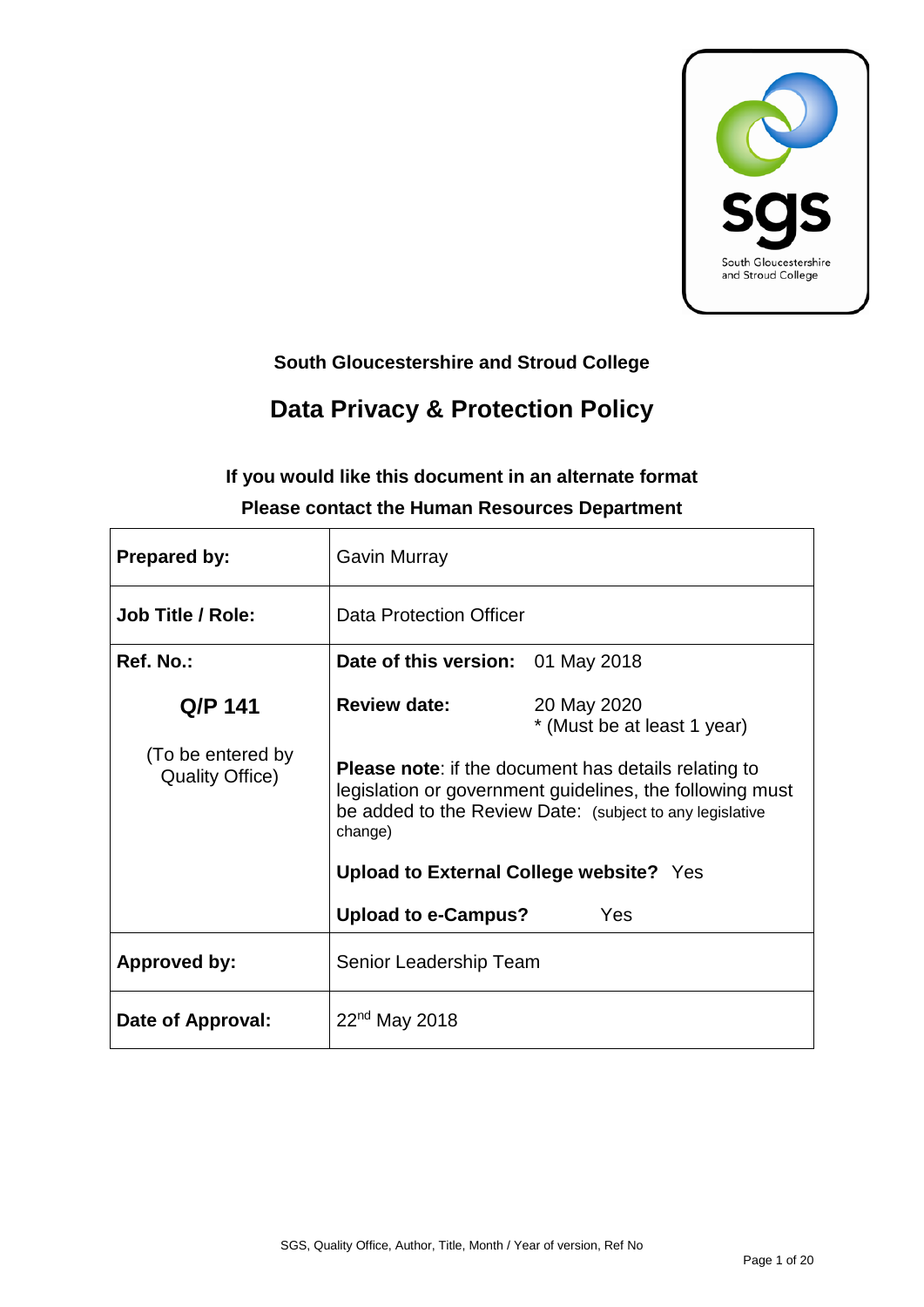

| Main aim and purpose of<br>the policy:                                                                       | To set out the expected behaviours of SGS Employees and Agents in relation to the<br>collection, use, retention, transfer, disclosure and destruction of any Personal Data. |              |                                                                                                   |                       |                                                                                                                |              |                                                                                       |                 |                                                                  |
|--------------------------------------------------------------------------------------------------------------|-----------------------------------------------------------------------------------------------------------------------------------------------------------------------------|--------------|---------------------------------------------------------------------------------------------------|-----------------------|----------------------------------------------------------------------------------------------------------------|--------------|---------------------------------------------------------------------------------------|-----------------|------------------------------------------------------------------|
| Is this policy (or its<br>constituent parts)<br>relevant to a general<br>equality duty?<br>(please tick)     | This policy development<br>will assist in the<br>elimination of unlawful<br>discrimination and/or<br>harassment of identified<br>groups?                                    |              | Implementation<br>of this policy will<br>promote equal<br>opportunities for<br>identified groups? |                       | Implementation of<br>this policy will<br>promote positive<br>attitudes and<br>participation<br>between groups? |              | Implementation of<br>this policy will<br>promote good<br>relations between<br>groups? |                 |                                                                  |
| Age                                                                                                          |                                                                                                                                                                             | $\mathbf{I}$ |                                                                                                   |                       | П                                                                                                              |              |                                                                                       |                 | $\mathsf{L}$                                                     |
| <b>Disability</b>                                                                                            |                                                                                                                                                                             | П            |                                                                                                   |                       | $\Box$                                                                                                         |              | $\Box$                                                                                |                 | $\vert \ \ \vert$                                                |
| <b>Gender Reassignment</b>                                                                                   | $\checkmark$                                                                                                                                                                |              |                                                                                                   | $\Box$                |                                                                                                                | $\checkmark$ |                                                                                       | П               |                                                                  |
| <b>Race or Ethnicity</b>                                                                                     | $\checkmark$                                                                                                                                                                |              |                                                                                                   | П                     |                                                                                                                | $\checkmark$ |                                                                                       |                 |                                                                  |
| <b>Religion or Belief</b>                                                                                    |                                                                                                                                                                             | ✓            |                                                                                                   |                       | $\Box$                                                                                                         |              | ✓                                                                                     |                 | $\vert \ \ \vert$                                                |
| <b>Marriage</b>                                                                                              |                                                                                                                                                                             |              |                                                                                                   |                       | П                                                                                                              |              |                                                                                       |                 |                                                                  |
| <b>Pregnancy/Maternity</b>                                                                                   |                                                                                                                                                                             | П            |                                                                                                   |                       | $\Box$                                                                                                         |              | $\Box$                                                                                |                 | П                                                                |
| <b>Sex</b>                                                                                                   |                                                                                                                                                                             | $\checkmark$ |                                                                                                   |                       | П                                                                                                              |              | $\checkmark$                                                                          |                 |                                                                  |
| <b>Sexual Orientation</b>                                                                                    |                                                                                                                                                                             | $\checkmark$ |                                                                                                   |                       | $\Box$                                                                                                         |              | $\checkmark$                                                                          |                 | $\mathsf{L}$                                                     |
| <b>Carers/ Care givers</b>                                                                                   |                                                                                                                                                                             | П            |                                                                                                   |                       | $\Box$                                                                                                         |              | $\Box$                                                                                |                 |                                                                  |
| <b>Persons in care</b>                                                                                       |                                                                                                                                                                             |              |                                                                                                   |                       | $\Box$                                                                                                         |              | П                                                                                     |                 |                                                                  |
| Specify any groups for which there is evidence or reason to believe that some groups or individuals could be |                                                                                                                                                                             |              |                                                                                                   |                       |                                                                                                                |              |                                                                                       |                 |                                                                  |
|                                                                                                              |                                                                                                                                                                             |              |                                                                                                   | affected differently: |                                                                                                                |              |                                                                                       |                 |                                                                  |
|                                                                                                              |                                                                                                                                                                             |              |                                                                                                   |                       |                                                                                                                |              |                                                                                       |                 |                                                                  |
| How much evidence is<br>there:                                                                               | None                                                                                                                                                                        |              | A little                                                                                          |                       | Some                                                                                                           |              | A lot                                                                                 |                 |                                                                  |
| Is there any concern                                                                                         |                                                                                                                                                                             | П            |                                                                                                   |                       | ✓                                                                                                              |              | П                                                                                     |                 | $\Box$                                                           |
| that the policy may<br>operate in a                                                                          | None                                                                                                                                                                        |              |                                                                                                   | A little              |                                                                                                                | Some         |                                                                                       | A lot           |                                                                  |
| discriminatory way?                                                                                          |                                                                                                                                                                             | $\checkmark$ |                                                                                                   |                       | H                                                                                                              |              | $\Box$                                                                                |                 | □                                                                |
|                                                                                                              |                                                                                                                                                                             |              |                                                                                                   |                       |                                                                                                                |              |                                                                                       |                 |                                                                  |
| Assessed relevance to<br>equality (tick one row<br>only)                                                     | <b>High</b>                                                                                                                                                                 | Med          | Low                                                                                               | <b>None</b>           |                                                                                                                |              | Brief reason for this assessment                                                      |                 |                                                                  |
| Age                                                                                                          |                                                                                                                                                                             |              |                                                                                                   | Ш                     |                                                                                                                |              |                                                                                       |                 |                                                                  |
| <b>Disability</b>                                                                                            | $\Box$                                                                                                                                                                      | $\Box$       | $\Box$                                                                                            | $\Box$                |                                                                                                                |              |                                                                                       |                 |                                                                  |
| <b>Gender Reassignment</b>                                                                                   | $\Box$                                                                                                                                                                      | $\Box$       | $\checkmark$                                                                                      | $\Box$                |                                                                                                                |              |                                                                                       |                 |                                                                  |
| Race or Ethnicity                                                                                            | П                                                                                                                                                                           | П            | ✓                                                                                                 | $\Box$                |                                                                                                                |              |                                                                                       |                 | These characteristics are also special categories of data.       |
| Religion or Belief                                                                                           | $\Box$                                                                                                                                                                      | $\Box$       | ✓                                                                                                 | $\Box$                |                                                                                                                |              |                                                                                       |                 | Protecting the privacy of this information and limiting the      |
| Marriage                                                                                                     | $\Box$                                                                                                                                                                      | $\Box$       | Ш                                                                                                 | $\Box$                |                                                                                                                |              |                                                                                       |                 | processing of it will help to eliminate unconscious and indirect |
| <b>Pregnancy/ Maternity</b>                                                                                  | $\Box$                                                                                                                                                                      | П            | П                                                                                                 | $\Box$                |                                                                                                                |              |                                                                                       | discrimination. |                                                                  |
| Sex                                                                                                          | $\Box$                                                                                                                                                                      | П            | $\checkmark$                                                                                      | $\Box$                |                                                                                                                |              |                                                                                       |                 |                                                                  |
| <b>Sexual Orientation</b>                                                                                    | $\Box$                                                                                                                                                                      | $\Box$       | $\checkmark$                                                                                      | $\Box$                |                                                                                                                |              |                                                                                       |                 |                                                                  |
| Carers/ Care givers                                                                                          | $\Box$                                                                                                                                                                      | П            | П                                                                                                 | $\Box$                |                                                                                                                |              |                                                                                       |                 |                                                                  |
|                                                                                                              |                                                                                                                                                                             |              |                                                                                                   |                       |                                                                                                                |              |                                                                                       |                 |                                                                  |
| What is the next step?<br>(tick one only)                                                                    | Has the Policy been sent for Full EQIA, or do you<br>What priority level is this policy?<br>believe the policy should have a Full EQIA?                                     |              |                                                                                                   |                       |                                                                                                                |              |                                                                                       |                 |                                                                  |
|                                                                                                              | High $\Box$                                                                                                                                                                 |              | Medium $\square$                                                                                  | Low $\checkmark$      |                                                                                                                |              | Yes $\square$                                                                         |                 | No √                                                             |
|                                                                                                              |                                                                                                                                                                             |              |                                                                                                   |                       |                                                                                                                |              |                                                                                       |                 |                                                                  |
| I am satisfied that an initial screening has been carried out on this policy/procedure and a full Impact     |                                                                                                                                                                             |              | <b>Assessment is not required</b>                                                                 |                       |                                                                                                                |              |                                                                                       |                 |                                                                  |
|                                                                                                              | Completed by: Gavin Murray<br>Position: DPO<br>Date: 03rd April 2018                                                                                                        |              |                                                                                                   |                       |                                                                                                                |              |                                                                                       |                 |                                                                  |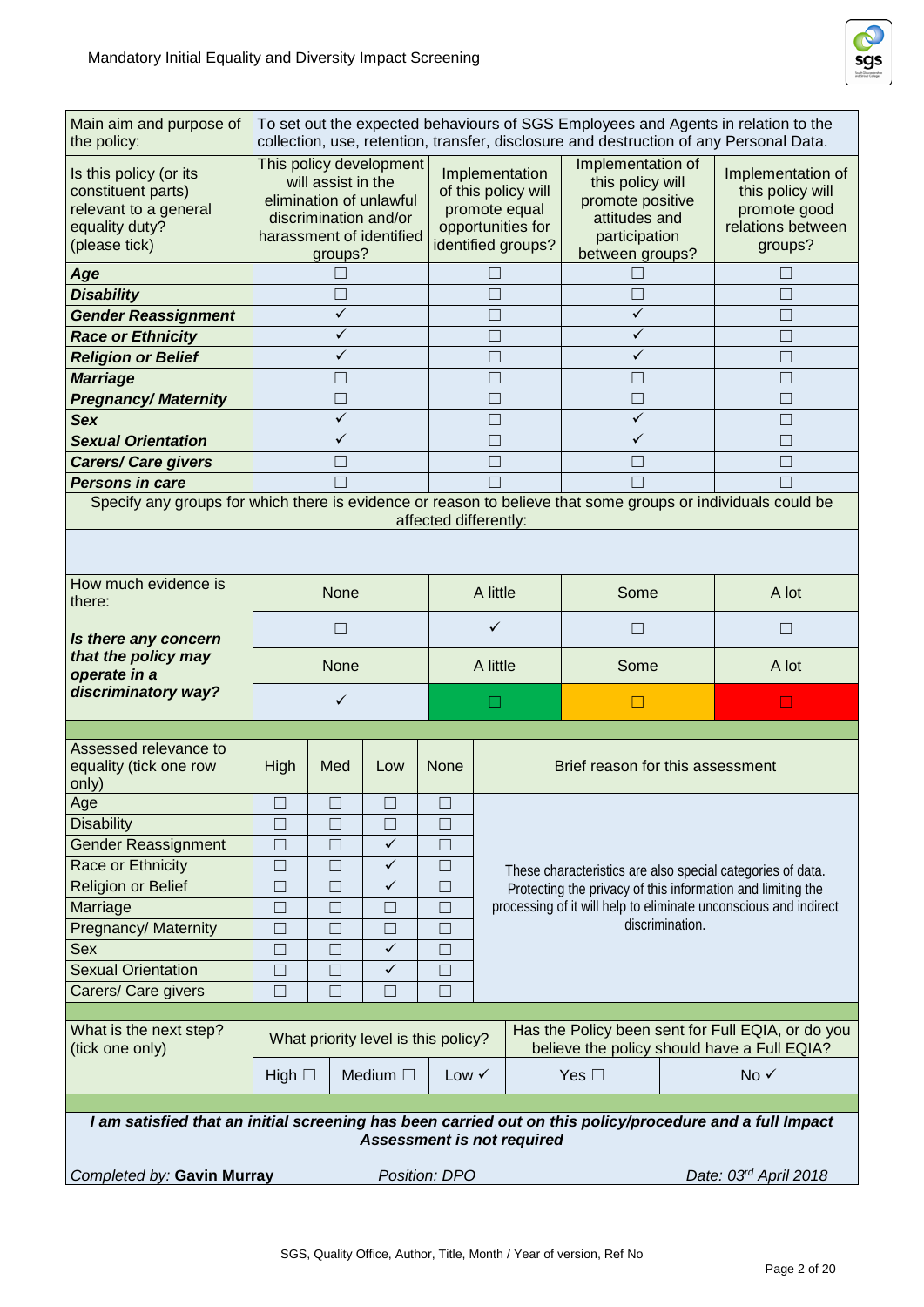

## **Part 1: General Privacy and Data Protection**

### **1. Introduction**

South Gloucestershire and Stroud College (SGS) is committed to conducting its business in accordance with all applicable Data Protection laws and regulations and in line with the highest standards of ethical conduct.

SGS's leadership and management team is fully committed to ensuring continued and effective implementation of this policy, and expects all employees and Third Parties to share in this commitment. Any breach of this policy will be taken seriously and may result in disciplinary action or business sanction.

#### **2. Definitions**

| <b>Personal</b><br>Data                        | Any information (including<br>opinions and intentions) which<br>relates to an identified or<br>Identifiable Natural Person.                                                                                                                                          | Process,<br>Processed,<br><b>Processing</b> | Any operation performed on Personal<br>Data or on sets of Personal Data,<br>whether or not by automated means.<br>Operations performed may include<br>collection, recording, organisation,                                                                                                                                                                                                                                    |
|------------------------------------------------|----------------------------------------------------------------------------------------------------------------------------------------------------------------------------------------------------------------------------------------------------------------------|---------------------------------------------|-------------------------------------------------------------------------------------------------------------------------------------------------------------------------------------------------------------------------------------------------------------------------------------------------------------------------------------------------------------------------------------------------------------------------------|
| Data<br><b>Controller</b>                      | South Gloucestershire and<br>Stroud College which, alone or<br>jointly with others, determines<br>the purposes and means of<br>the Processing of Personal<br>Data.                                                                                                   |                                             | structuring, storage, adaptation or<br>alteration, retrieval, consultation, use,<br>disclosure by transmission,<br>dissemination or otherwise making<br>available, alignment or combination,<br>restriction, erasure or destruction.                                                                                                                                                                                          |
| Data<br><b>Subject</b>                         | The identified or Identifiable<br>Natural Person to which the<br>data refers. Most likely a<br>Learner, Employee or other<br>Stakeholder whose Personal<br>Data is processed by SGS                                                                                  | Consent                                     | Any freely given, specific, informed and<br>unambiguous indication of the Data<br>Subject's wishes by which he or she,<br>by a statement or by a clear affirmative<br>action, signifies agreement to the<br>Processing of Personal Data relating to<br>him or her.                                                                                                                                                            |
| <b>Third Party</b><br>processor                | An external organisation with<br>which SGS conducts business<br>and is also authorised to.<br>under the direct authority of<br>SGS, Process the Personal<br>Data of SGS Contacts.                                                                                    | Personal<br>Data Breach                     | A breach of security leading to the<br>accidental or unlawful destruction, loss,<br>alteration, unauthorised disclosure of,<br>or access to, Personal Data<br>transmitted, stored or otherwise<br>Processed.                                                                                                                                                                                                                  |
| <b>Special</b><br><b>Categories</b><br>of Data | Personal Data pertaining to or<br>revealing racial or ethnic<br>origin, political opinions,<br>religious or philosophical<br>beliefs, trade-union<br>membership; data concerning<br>health or sex life and sexual<br>orientation; genetic data or<br>biometric data. | <b>Automated</b><br>decision<br>making      | Any form of automated processing of<br>Personal Data where Personal Data is<br>used to evaluate specific or general<br>characteristics relating to an<br>Identifiable Natural Person. In<br>particular to analyse or predict certain<br>aspects concerning that natural<br>person's performance at work,<br>economic situations, health, personal<br>preferences, interests, reliability,<br>behaviour, location or movement. |
| <b>Encryption</b>                              | The process of converting<br>information or data into code,<br>to prevent unauthorised<br>access.                                                                                                                                                                    | Anonymised<br>Data                          | Data amended in such a way that no<br>individuals can be identified from the<br>data (whether directly or indirectly) by<br>any means or by any person.                                                                                                                                                                                                                                                                       |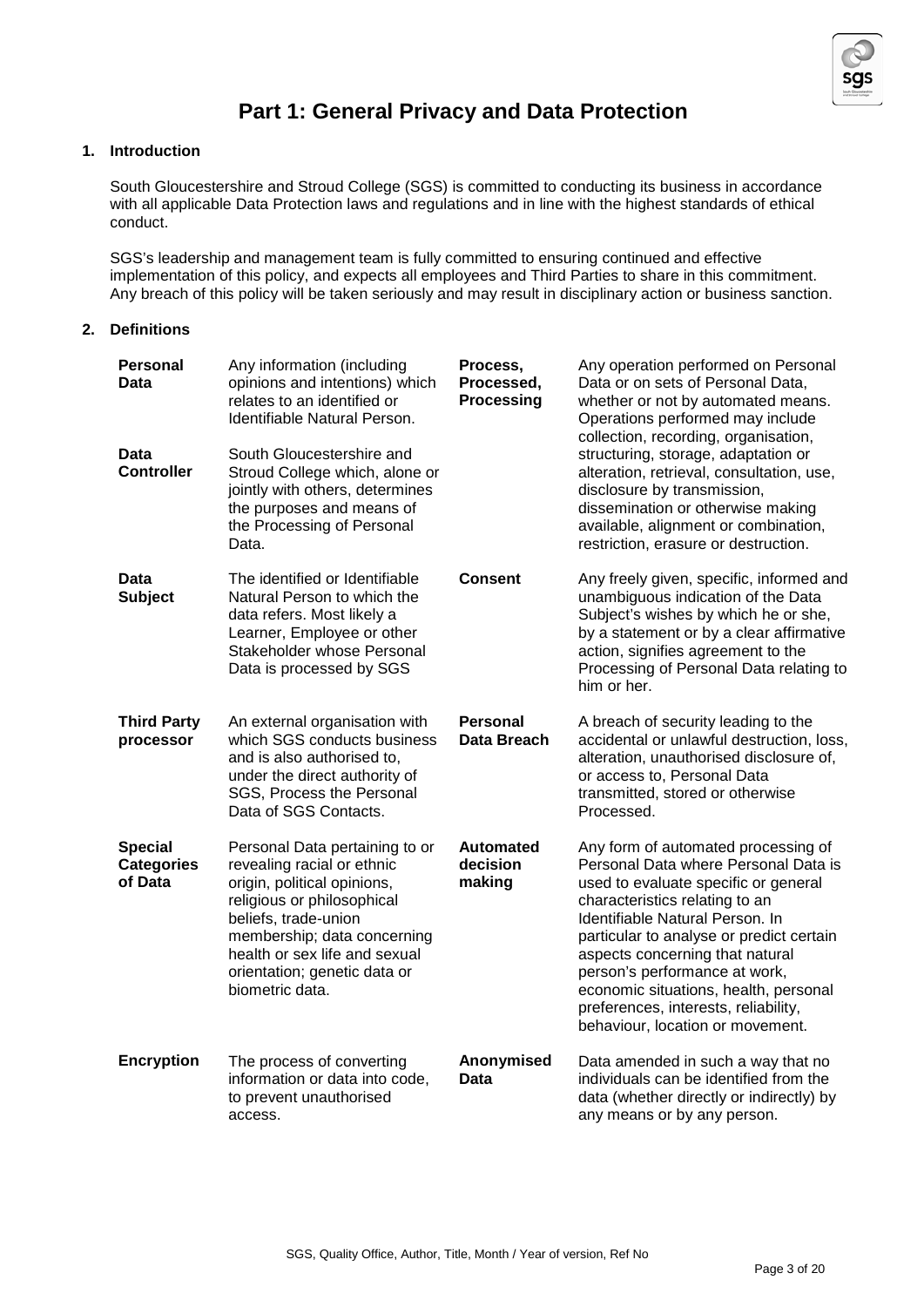#### **3. Application**

This policy applies to all Processing of Personal Data in electronic form (including electronic mail and documents created with computer software) or where it is held in manual files that are structured in a way that allows ready access to information about individuals. This policy has been designed to establish a baseline standard for the Processing and protection of Personal Data by SGS staff.

This policy does not form part of the formal staff contract of employment, but it is a **condition of employment** that staff abide by the rules and policies made by the College from time to time. Any breach of this policy could, therefore, result in disciplinary proceedings. Any member of staff who considers that this Policy has not been followed, should raise the matter immediately with their line manager.

#### **4. Principles**

When Processing Personal Data, SGS staff will adhere to the following principles at all times:

#### Principle 1: **Lawfulness, Fairness and Transparency**

Personal Data shall be processed lawfully, fairly and in a transparent manner in relation to the Data Subject. This means, SGS will tell the Data Subject what Processing will occur (transparency), that the Processing will match the description given to the Data Subject (fairness), and that processing will be for one of the purposes specified in the applicable Data Protection regulation (lawfulness).

#### Principle 2: **Purpose Limitation**

SGS shall only collect Personal Data for specified, explicit and legitimate reasons and will not further process data in a manner that is incompatible with those reasons. This means SGS will aim to specify exactly what the Personal Data collected will be used for and limit the Processing of that Personal Data to only what is necessary to meet the specified purpose.

#### Principle 3: **Data Minimisation**

SGS will endeavour to ensure that Personal Data is adequate, relevant and limited to what is necessary in relation to the purpose and reasons for which it is processed. This means SGS will not store any Personal Data beyond what is strictly required.

#### Principle 4: **Accuracy**

Personal Data, held by SGS, shall be accurate and, kept up to date. This means SGS will maintain processes for identifying and addressing out-of-date, incorrect and redundant Personal Data.

#### Principle 5: **Storage Limitation**

SGS shall keep Personal Data in a form which permits identification of Data Subjects for no longer than is necessary for the purposes for which the Personal Data is/was Processed. This means SGS will, wherever possible, store Personal Data in a way that limits or prevents identification of the Data Subject.

#### Principle 6: **Integrity & Confidentiality**

SGS shall only process Personal Data in a manner that ensures appropriate security of that data, including protection against unauthorised or unlawful Processing, and against accidental loss, destruction or damage. SGS will use appropriate technical and organisational measures to ensure the integrity and confidentiality of Personal Data is maintained at all times.

#### Principle 7: **Transferral**

SGS will only transfer Personal Data to third parties, under contract, when necessary to provide services to our staff and customers or when required to do so by law.

SGS will never sell personal data or allow Personal Data be transferred to a country outside the European Economic Area, unless that country has equivalent levels of protection for personal data.

#### Principle 8: **Accountability**

The Data Controller shall be responsible for, and be able to demonstrate compliance.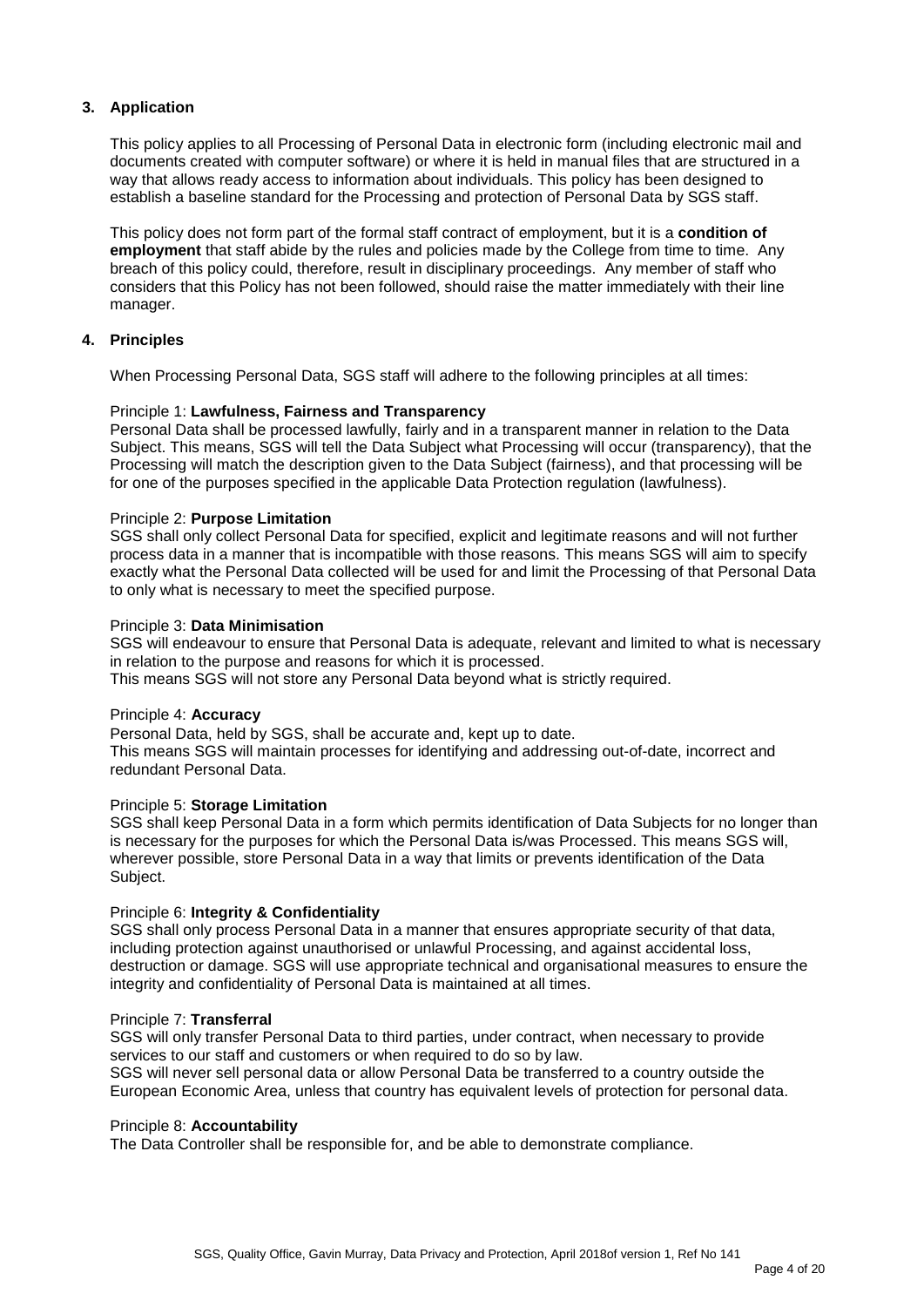#### **5. The Collection of Personal Data**

SGS will only collect Personal Data about a Data Subject if our Mission and the nature of our business purpose necessitates its collection; or if collection is necessary in emergency circumstances in order to protect the vital interests of the Data Subject or to prevent serious loss or injury to another person.

Personal Data will only be collected from the Data Subject or other public bodies. If Personal Data is collected from someone other than the Data Subject or another Public Body, SGS will inform the Data Subject.

#### **Data Subject Consent**

SGS will only obtain Personal Data by lawful and fair means and, where appropriate with the knowledge and Consent of the individual concerned. Where a need exists to request and receive the Consent of an individual prior to the collection, use or disclosure of their Personal Data, SGS is committed to seeking such Consent.

#### **Where consent is required SGS commits to:**

- **Making appropriate disclosures** to the Data Subject in order to obtain valid Consent;
- **Ensuring the request for consent is presented in a manner which is intelligible** and in an easily accessible form, using clear and plain language;
- **Ensuring the Consent is freely given** (that is: not based on a contract that is conditional to the Processing of Personal Data that is unnecessary for the performance of that contract); and,
- **Providing a simple method for a Data Subject to withdraw their Consent at any time.**

In all instances where Consent is sought, it will be: Documenting by date, method and content of the disclosures made, as well as the validity, scope, and volition of the Consents given; and the Schedule 2 Checklist will be completed.

#### **6. Notification of Data Held and Processed**

All staff, learners and other users of the College are entitled to:

- Know what information the College holds and processes about them and why;
- Know how to gain access to it:
- Know how to keep it up-to-date; and,
- Know what the College is doing to comply with its obligations under Data Protection legislation.

#### **7. Data Use (General Processing)**

SGS uses the Personal Data it collects for the following broad purposes:

- 1. The general running and business administration of SGS College;
- 2. To provide services and support to SGS customers, and monitor the ongoing administration and management of customer services;
- 3. To advertise, promote, inform and market to stakeholders, prospective customers and the general public the services offered through SGS College and SGS Group;
- 4. To monitor a range of activities including performance, achievements and health and safety; and,
- 5. To ensure compliance with legal obligations to regulatory, awarding and funding bodies and to Her Majesty's Government.

SGS will always consider the use of a Data Subject's personal information from their perspective and whether its use is within their expectations or if they are likely to object.

#### **In other words, if we believe an individual might object to our processing of their personal data we will not undertake any such processing without legal justification or express consent.**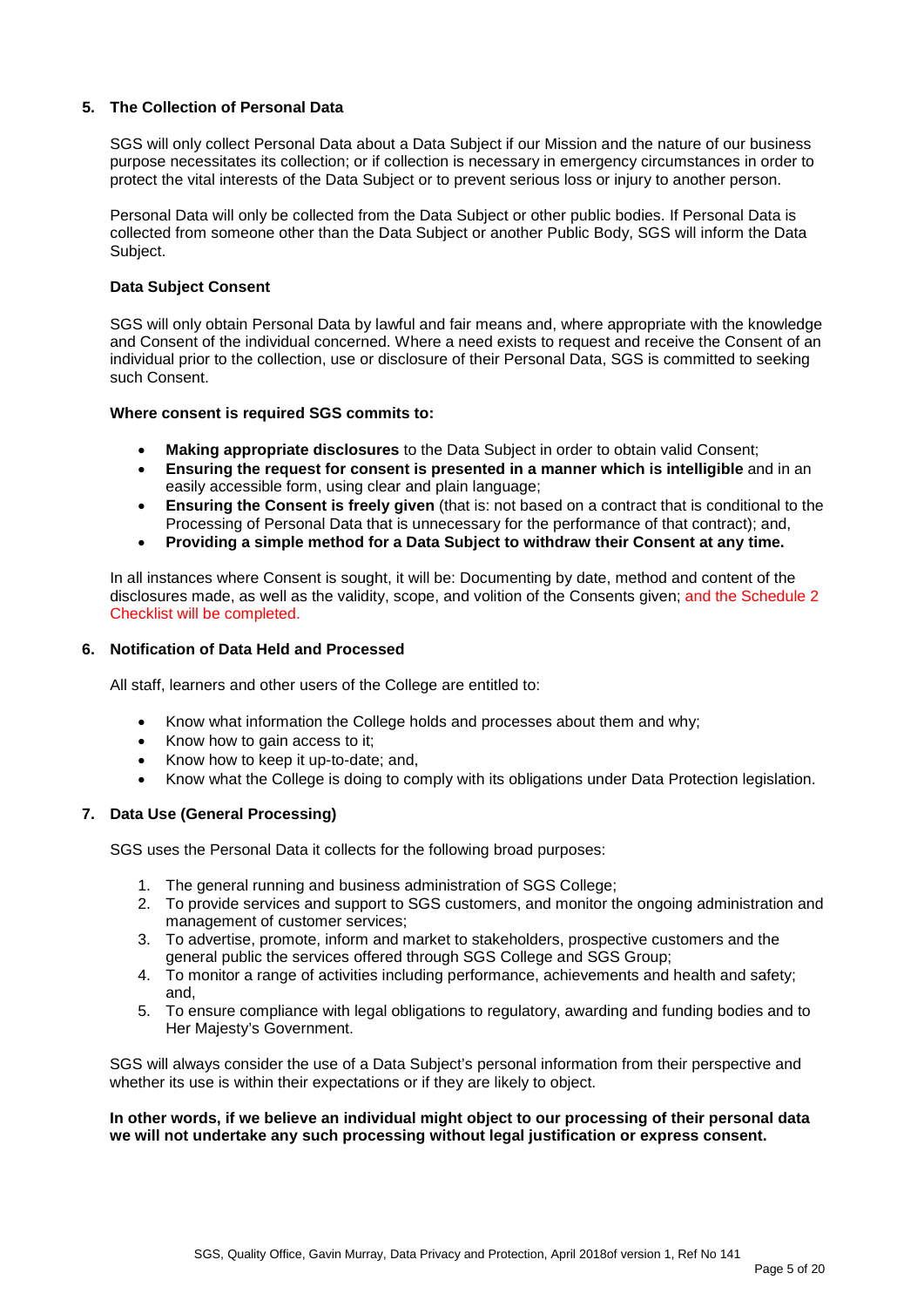In any circumstance where Consent has not been gained for specific processing SGS will address the following additional conditions to determine the fairness and transparency of that processing, beyond the original purpose for which the Personal Data was collected:

- Any link between the purpose for which the Personal Data was collected and the reasons for intended further Processing;
- The context in which the Personal Data was collected, in particular regarding the relationship between Data Subject and the Data Controller;
- The nature of the Personal Data, in particular whether Special Categories of data are being processed, or whether Personal Data related to criminal convictions and offences are being processed;
- The possible consequences of the intended further Processing for the Data Subject; and,
- The existence of appropriate safeguards pertaining to further Processing, which may include Encryption, Anonymisation or Pseudonymisation.

#### **8. Data use (Necessary Processing)**

SGS will only Process Personal Data where that processing is a necessary, targeted and proportionate way of achieving the College's Mission.

By way of general guidance:

- The College's lawful basis for processing Personal Data in respect of employee information is that the processing is necessary to fulfil contractual and HMRC obligations and those within the Keeping children safe in education statutory guidance.
- The College's lawful basis for processing Personal Data in respect of enrolment, funding, awarding body registration, teaching, learner support, performance monitoring and research is that the processing is necessary for the College to perform a task in the public interest and for its official functions; these tasks and functions have a clear basis in law.
- The College's lawful basis for processing Personal Data in respect of alumni relations, internal events, fundraising purposes, direct marketing and marketing research is the pursuit of the College's legitimate interests. (This includes the intra-SGS Group transfer of data for administrative purposes, where those purposes are not detrimental to the rights of the Data Subject)
- SGS College has a lawful basis for further processing, where that processing assists the College in achieving its Mission and is compatible with the purpose for which the data was initially collected.
- SGS College will further process Personal Data for archiving purposes in the public interest and for research and statistical purposes.
- The Processing of Personal Data in respect of Keeping children safe in education is a legal obligation under the Education Act 2002.
- When undertaking any major project, concerning the Processing of Personal Data, or considering processing that is likely to result in a high risk to individuals' interests. SGS will undertake a Data Protection Impact Assessment (DPIA); and the Schedule 5 checklist will be used to determine if a DPIA is required.

#### **9. Special Categories of Data**

SGS will only process Special Categories of data (also known as sensitive data) where the Data Subject has expressly consented to such Processing or where one of the following conditions apply:

- 1. The Processing relates to Personal Data which has already been made public by the Data Subject:
- 2. The Processing is necessary for the establishment, exercise or defence of legal claims;
- 3. The Processing is specifically authorised or required by law (Including the Public Sector Equality Act (Specific Duties) Regulations);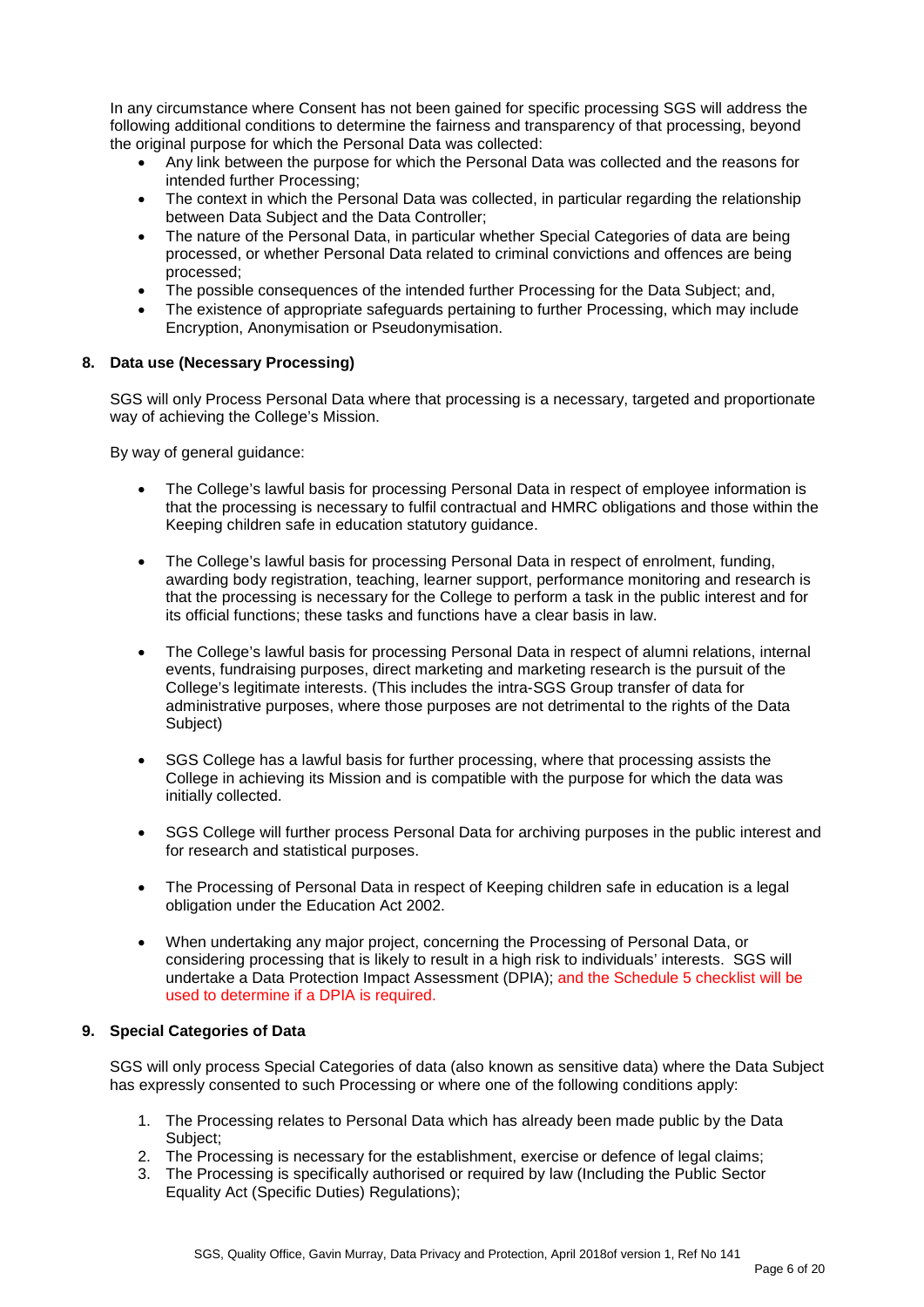- 4. The Processing is necessary to protect the vital interests of the Data Subject or of another person where the Data Subject is physically or legally incapable of giving consent; or
- 5. Further conditions, including limitations, based upon national law related to the processing of genetic data, biometric data or data concerning health.

#### **10. Marketing**

As a general rule SGS will not send promotional or direct marketing material to an SGS Contact through digital channels such as mobile phones, email and the Internet, without first obtaining their Consent. If consent is sought the Schedule 2 Checklist will be completed.

Any request to carry out a digital marketing campaign or internal event without obtaining prior Consent from the Data Subject must first have it approved by the Data Controller, in consultation with the Data Protection Officer.

Where Personal Data Processing is approved for digital marketing purposes, the Data Subject **will be informed at the point of first contact that they have the right to object, at any stage, to having their data Processed for such purposes.** If the Data Subject puts forward an objection, digital marketing related Processing of their Personal Data will cease immediately and their details will be kept on a suppression list with a record of their opt-out decision, rather than being completely deleted.

It should be noted that where digital marketing is carried out in a 'business to business' context, there is no legal requirement to obtain an indication of Consent to carry out digital marketing to individuals provided that they are given the opportunity to opt-out.

#### **11. Responsibilities of Staff**

#### **In respect of Personal Data, SGS Staff (including prospective and former staff) should:**

- 1. Check that any information which they provide to the College, in connection with their employment, is accurate and up-to-date;
- 2. Inform the College of any changes to the information which they have provided e.g. changes of address;
- 3. Check the information which the College may send out from time-to-time, giving details of information kept and processed about staff;
- 4. Informing the College of any errors or changes. **The College cannot be held responsible for any errors unless the staff member has informed the College of them.**

In respect of Data Processing

- 5. Ensure that Personal Data is anonymised or Pseudonymised prior to processing;
- 6. Prevent unauthorised persons from gaining access to data processing systems in which Personal Data is processed;
- 7. Prevent persons entitled to use a data processing system from accessing Personal Data beyond their needs and authorisations;
- 8. Ensure that Personal Data in the course of electronic transmission (or during transport) cannot be read, copied, modified or removed without authorisation;
- 9. Ensure that personal data is not transferred outside of the College, in any form, which can be read, copied, modified or removed without authorisation;
- 10. Ensure that access logs are maintained to establish whether, and by whom the Personal Data was entered into, modified on or removed from a data processing system;
- 11. Ensure that in the case where Processing is carried out by a Data Processor, the data can be processed only in accordance with the instructions of the Data Controller (SGS);
- 12. Ensure that Personal Data is protected against undesired destruction or loss;
- 13. Ensure that Personal Data collected for different purposes can and is only processed separately;
- 14. Ensure that Personal Data is not kept for longer than necessary.

If and when, as part of their responsibilities, staff collect or release information about other people, (e.g. about learners' course work, opinions about ability, references to other academic institutions, or details of personal circumstances), they must comply with the Principals of the Data Protection Act; and staff should familiarise themselves with Schedule 1: Guidelines for Staff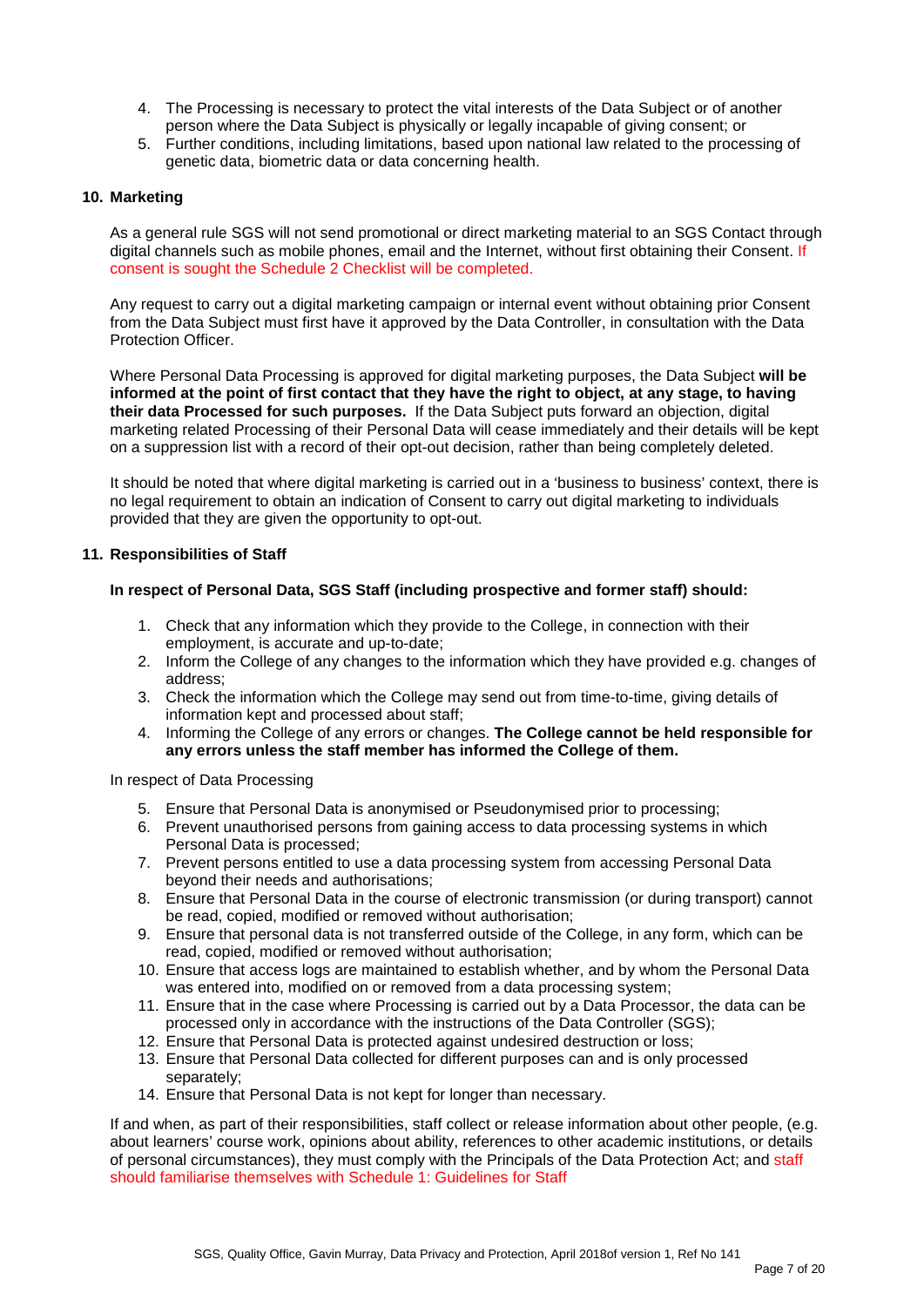This will include:

- Seeking informed consent from the Data Subject; and,
- Undertaking such checks as necessary to verify a person's identify before releasing Personal Information.

#### **12. Learner Obligations**

Learners must ensure that all personal data provided to the College is accurate and up-to-date. **The College cannot be held responsible for any errors unless Learner has informed the College of them.**

Tutors should be conscious of learners' obligations under the Data Protection Act if Personal Data is being collected and processed using the College's computer services and advise them accordingly.

Learners who use the College's computer facilities may, from time-to-time, process personal data. If they do so they must notify the Data Controller. All learners must comply with the College's IT: Acceptable Use Policy.

#### **13. Profiling & Automated Decision-Making**

SGS will only engage in profiling and automated decision-making where it is necessary to enter into, or to perform, a contract with the Data Subject or where it is authorised by contract (For example: during on-line enrolment or to effect the timely collection of debt).

Where SGS uses profiling and automated decision-making, this will be disclosed to the relevant Data Subjects; and in such cases the Data Subject will be given the opportunity to:

- Express their point of view;
- Obtain an explanation for the automated decision;
- Review the logic used by the automated system:
- Supplement the automated system with additional data;
- Have a human carry out a review of the automated decision;
- Contest the automated decision; or
- Object to the automated decision-making being carried out.

Before engaging in any profiling and automated decision making, SGS will ensure that the data used is accurate and confirm compliance with section 13 with the College's Data Protection Officer.

#### **14. Data Security**

All staff are responsible for ensuring that:

- **Any personal data which they hold is kept securely;**
- **Personal information is not disclosed either orally or in writing or accidentally or otherwise to any unauthorised third party.**

#### **Staff should note that unauthorised disclosure will usually be a disciplinary matter and in some cases may be considered to be gross misconduct.**

Personal information should be:

- If it is computerised, stored in an appropriate secure location such as your "My Documents" or an appropriate file share;
- Securely locked away i.e. in a locked filing cabinet or drawer;
- Removable media and portable devices MUST be encrypted and protected by a suitable password;
- NEVER sent by email unless it has been encrypted.

For further information and guidance, please refer to the following policies: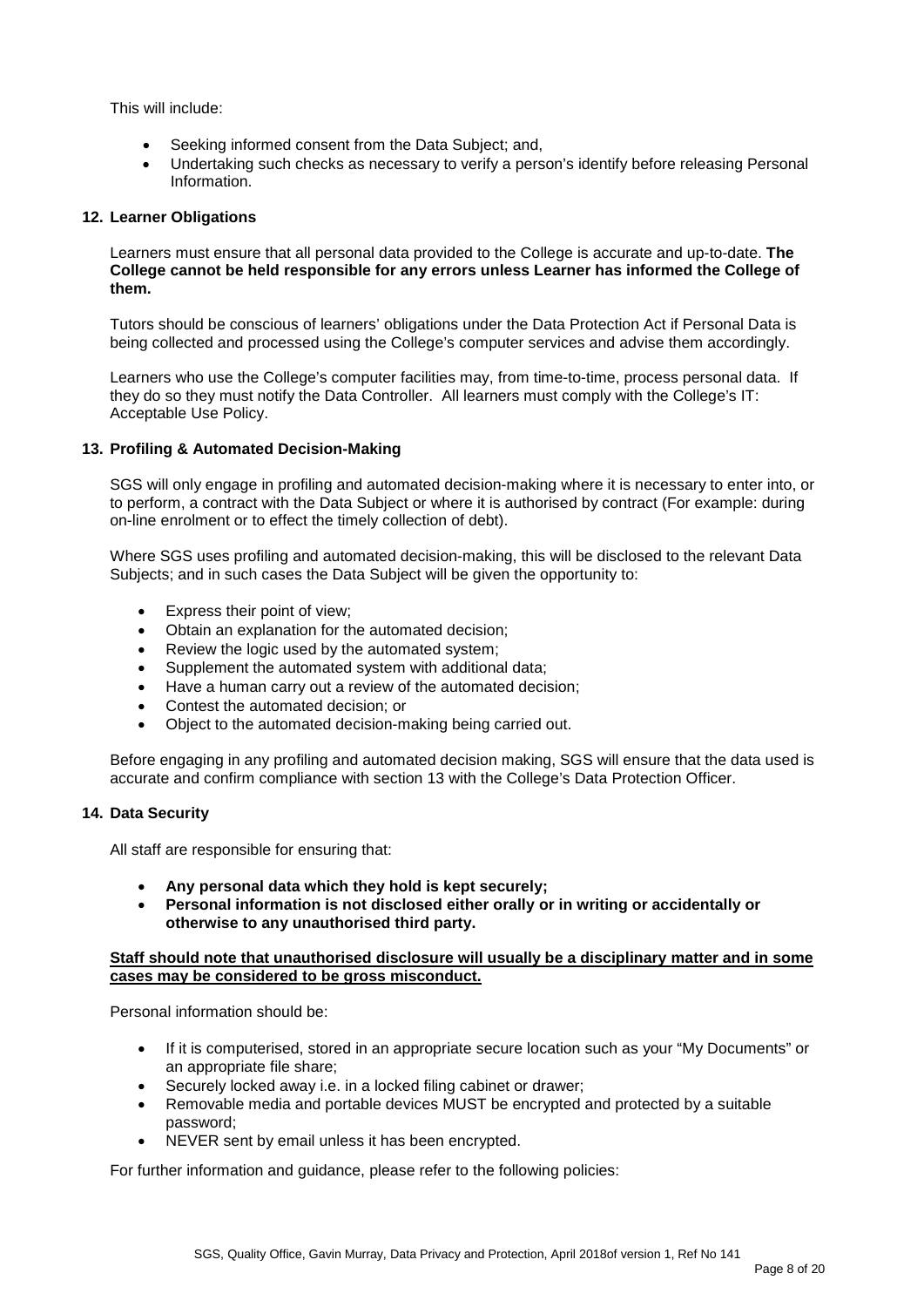- IT Acceptable Use Policy Email, Mobile Devices and Users
- IT Security Policy

#### **15. Data Subject Rights**

SGS has an established system to enable and facilitate the exercise of Data Subject rights related to:

- Information access
- Objection to Processing
- Objection to automated decision-making and profiling
- Restriction of Processing
- Data portability
- Data rectification
- Data erasure

If an individual makes a request relating to any of the rights listed above, SGS will consider each such request in accordance with all applicable Data Protection laws and regulations. No administration fee will be charged for considering and/or complying with such a request unless the request is deemed to be unnecessary or excessive in nature.

Data Subject Rights at a glance:

| Purpose of                | Access       | Object to                    | Object to                    | Restrict                  | Data                      | Data          | Data                         |
|---------------------------|--------------|------------------------------|------------------------------|---------------------------|---------------------------|---------------|------------------------------|
| processing                | Information  | processing                   | automated                    | processing                | portability               | rectification | erasure                      |
|                           |              |                              | decisions                    |                           |                           |               |                              |
| Consent                   |              | $\mathbf x$                  | $\mathbf x$                  |                           |                           |               | $\boldsymbol{\mathsf{x}}$    |
|                           | $\checkmark$ | Could<br>withdraw<br>consent | Could<br>withdraw<br>consent | $\mathbf x$               | ✓                         |               | Could<br>withdraw<br>consent |
| Contract                  | ✓            | $\pmb{\times}$               | $\boldsymbol{\mathsf{x}}$    | $\boldsymbol{\mathsf{x}}$ |                           |               |                              |
| Legal<br>obligation       | ✓            | $\pmb{\times}$               | $\pmb{\times}$               | $\boldsymbol{\mathsf{x}}$ | $\pmb{\times}$            | ✓             | $\pmb{\times}$               |
| Vital<br><b>Interests</b> | ✓            | $\pmb{\times}$               | $\boldsymbol{\mathsf{x}}$    | $\boldsymbol{\mathsf{x}}$ | $\pmb{\times}$            |               | $\pmb{\times}$               |
| Public task               | ✓            | $\pmb{\times}$               |                              | $\boldsymbol{\mathsf{x}}$ | $\boldsymbol{\mathsf{x}}$ |               | $\pmb{\times}$               |
| Legitimate<br>interests   | ✓            | ✓                            |                              | ✓                         | $\pmb{\times}$            |               |                              |

Data Subjects are entitled to obtain, based upon a request made to the College and upon successful verification of their identity, the following information about their own Personal Data:

- The purposes of the collection, Processing, use and storage of their Personal Data;
- The source(s) of the Personal Data, if it was not obtained from the Data Subject;
- The categories of Personal Data stored for the Data Subject;
- The recipients or categories of recipients to whom the Personal Data has been or may be transmitted, along with the location of those recipients;
- The envisaged period of storage for the Personal Data or the rationale for determining the storage period; and,
- The use of any automated decision-making.

It should be noted that situations may arise where providing the information requested by a Data Subject would disclose Personal Data about another individual. In such cases, information must be redacted or withheld as may be necessary or appropriate to protect that person's rights.

Staff, learners and other users of the College wishing exercise a Data Subject right regarding any personal data that is being kept about them, either on computer or in certain files, are advised to complete the College 'Data Subject Request Form' at Schedule 4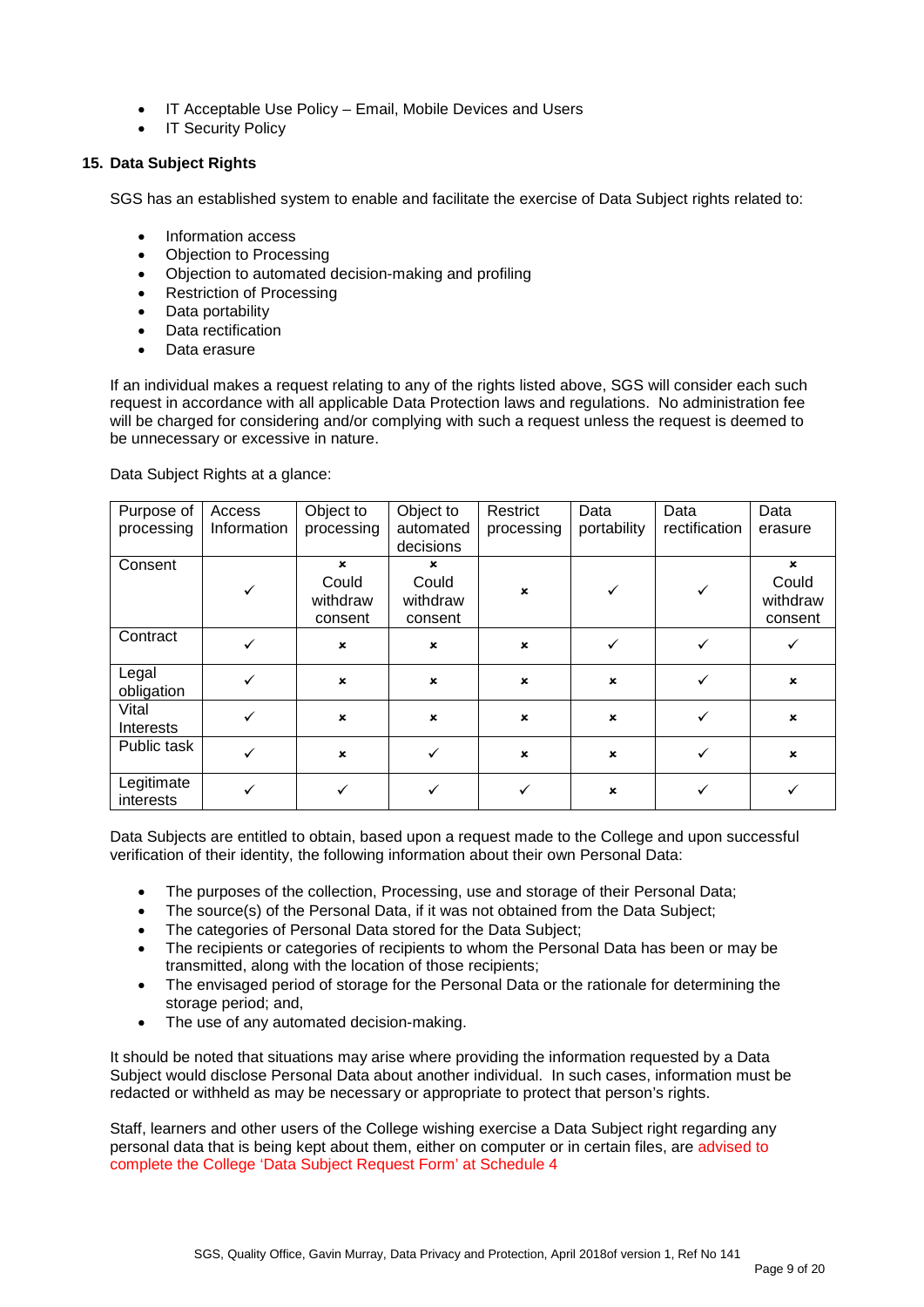#### **16. Complaints Handling**

Data Subjects with a complaint about the Processing of their Personal Data, should put forward the matter in writing to the Data Protection Officer. An investigation of any complaint will be carried out to the extent that is appropriate based on the merits of the specific case. The Data Protection Officer will inform the Data Subject of the progress and the outcome of the complaint within a reasonable period.

If the issue cannot be resolved through consultation between the Data Subject and the Data Protection Officer, then the Data Subject may, at their option, seek redress through mediation or via a complaint to the Information Commissioners Office.

Data Subjects are advised to review the College's Complaints Code of Practice [here.](http://www.sgscol.ac.uk/repository/documents/policies/Code_of_Practice_Compliments_Process.pdf)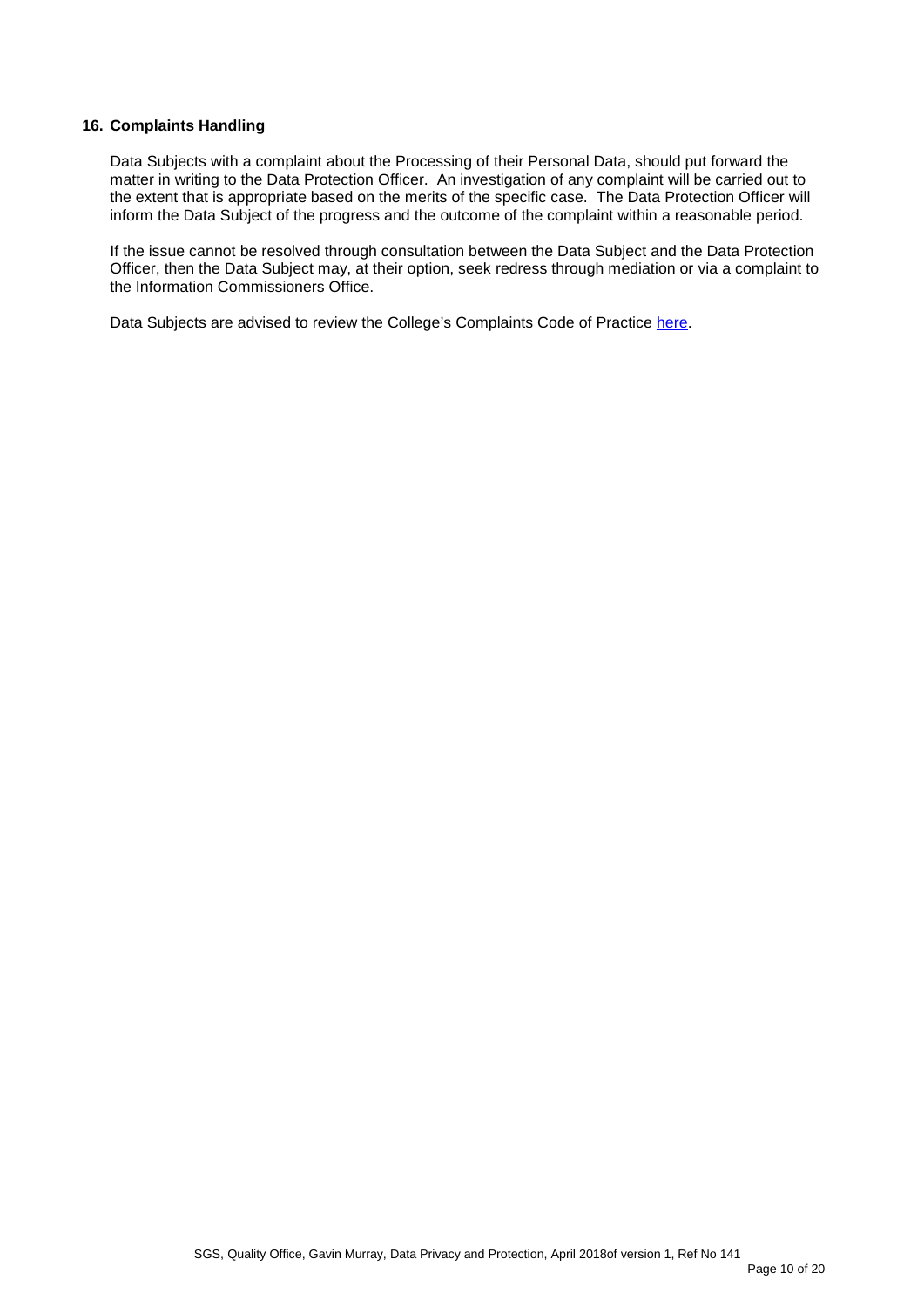# **Part 2 Special Provisions**

#### **17. Data Requests from the other agencies**

In certain circumstances, it is permitted that Personal Data be shared without the knowledge or Consent of a Data Subject. This is the case where the disclosure of the Personal Data is necessary for any of the following purposes:

- The prevention or detection of crime:
- The apprehension or prosecution of offenders;
- The assessment or collection of a tax or duty; or
- By the order of a court or by any rule of law.

On occasions the College receives requests for information on learners from the Police. The following procedure should be followed:

- The investigating Police Officer should send a DPA (Data Protection Act) form to the College. This should be titled Declaration Form for Data User and should be signed by the Investigating Officer and a Senior Officer. The form should detail the exact information the College is being asked to disclose regarding a learner.
- The Declaration Form for Data User should be sent to the Data Protection Officer for authorisation. Once signed the relevant information can be released.

#### **18. The Use of Photographs and Web pages**

Please refer to the Photographic and Visual Media Code of Practice policy [here.](https://sgscol.sharepoint.com/:w:/r/sites/staff/DataHub/_layouts/15/WopiFrame.aspx?sourcedoc=%7B2DBE3F16-52D4-46C9-B761-CE1D38480D28%7D&file=Photographic%20and%20Visual%20Media%20Policy,%20Code%20of%20Practice%20and%20Procedures.docx&action=default&DefaultItemOpen=1)

#### **19. The Data Controller and the Designated Data Controller/s**

The 'Data Controller' determines the purposes for which, and the manner in which, personal data is to be processed. This may be an individual or an organisation, and the processing may be carried out jointly or in common with other persons. The College, as a corporate body, is the Data Controller under the Act, and the Corporation is, therefore, ultimately responsible for the implementation of and on-going compliance with data privacy and protection requirements, processes and procedures.

The College Principal is the 'senior responsible officer' overseeing data privacy and protection issues within the College. Operational authority for data privacy and protection within the College is delegated by the Principal to the Group MIS Director, who also ensures on-going maintenance of the College data privacy and protection Policy.

#### **Data Protection Officer**

The Data Protection Officer (DPO) will support the Data Controller to demonstrate transparency, accountability and compliance with the EU General Data Protection Regulation (GDPR) and the UK Data Protection Act 2017. The DPO will operate with independence, is suitability skilled and granted all necessary authority to report to the 'senior responsible officer' who has direct access to the South Gloucestershire and Stroud College Further Education Corporation.

The Data Protection Officer works with designated data controllers whose duties include:

- Informing and advising SGS and its employees who carry out Processing pursuant to Data Protection regulations, national law or Union based Data Protection provisions;
- Ensuring the alignment of this policy with Data Protection regulations, national law or Union based Data Protection provisions;
- Providing guidance with regards to carrying out Data Protection Impact Assessments (DPIAs);
- Acting as a point of contact for and cooperating with Data Protection Authorities (Information Commissioners Office);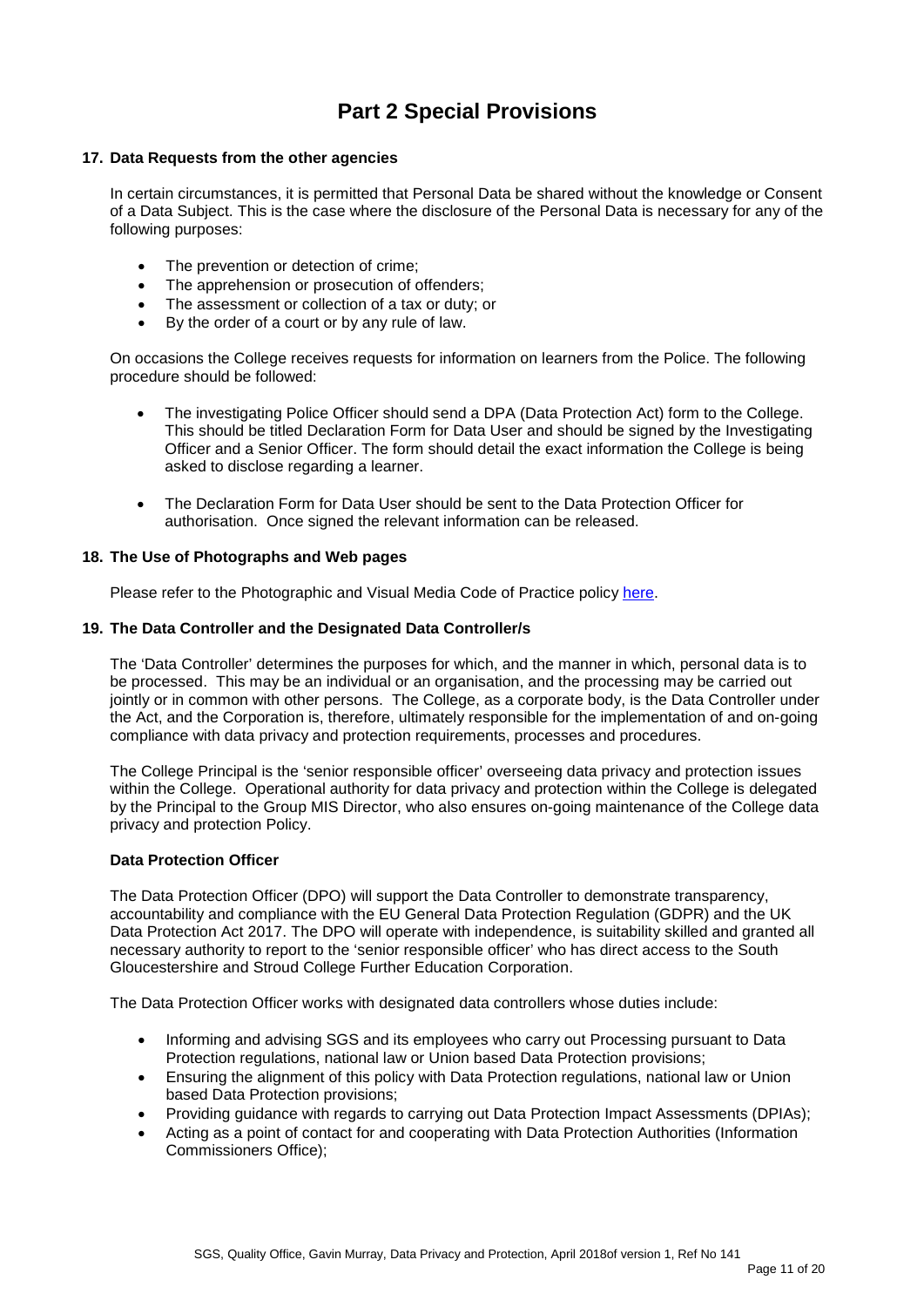**'Designated Data Controllers'** as detailed below, deal with day-to-day operational matters connected with data privacy and protection and are charged with ensuring compliance within their areas of responsibility:

- All members of the College's Executive and Senior Leadership Team;
- Clerk to the Corporation;
- Head of MIS;
- Head of Human Resources:
- Head of IT Services;
- Head of Learner Services and Support;
- Head of Finance;
- Head of Quality;
- MIS Manager; and,
- Head of Marketing

Any in-house queries with regard to data privacy and protection should be addressed to the Data Protection Officer or an appropriate designated Data Controller.

#### **20. Breach Reporting**

Any individual who suspects that a Personal Data Breach has occurred due to the theft or exposure of Personal Data must immediately notify the Data Protection Officer providing a description of what has occurred.

Notification of the incident can me made via e-mail [DataPrivacy@sgscol.ac.uk](mailto:DataPrivacy@sgscol.ac.uk) or anonymously by writing to:

> Data Protection Officer SGS Stroud Campus Stratford Road **Stroud Gloucestershire** GL5 4AH

The Data Protection Officer will investigate all reported incidents to confirm whether or not a Personal Data Breach has occurred. If a Personal Data Breach is confirmed, the Data Protection Officer will, depending upon the criticality and quantity of the Personal Data involved, follow the relevant authorised procedure. For critical Personal Data Breaches, the Data Protection Officer will initiate and chair an emergency response team to coordinate and manage the Personal Data Breach response.

#### **21. Relevant references:**

REGULATION (EU) 2016/679 OF THE EUROPEAN PARLIAMENT AND OF THE COUNCIL of 27 April 2016 on the protection of natural persons with regard to the processing of personal data and on the free movement of such data, and repealing Directive 95/46/EC (General Data Protection Regulation)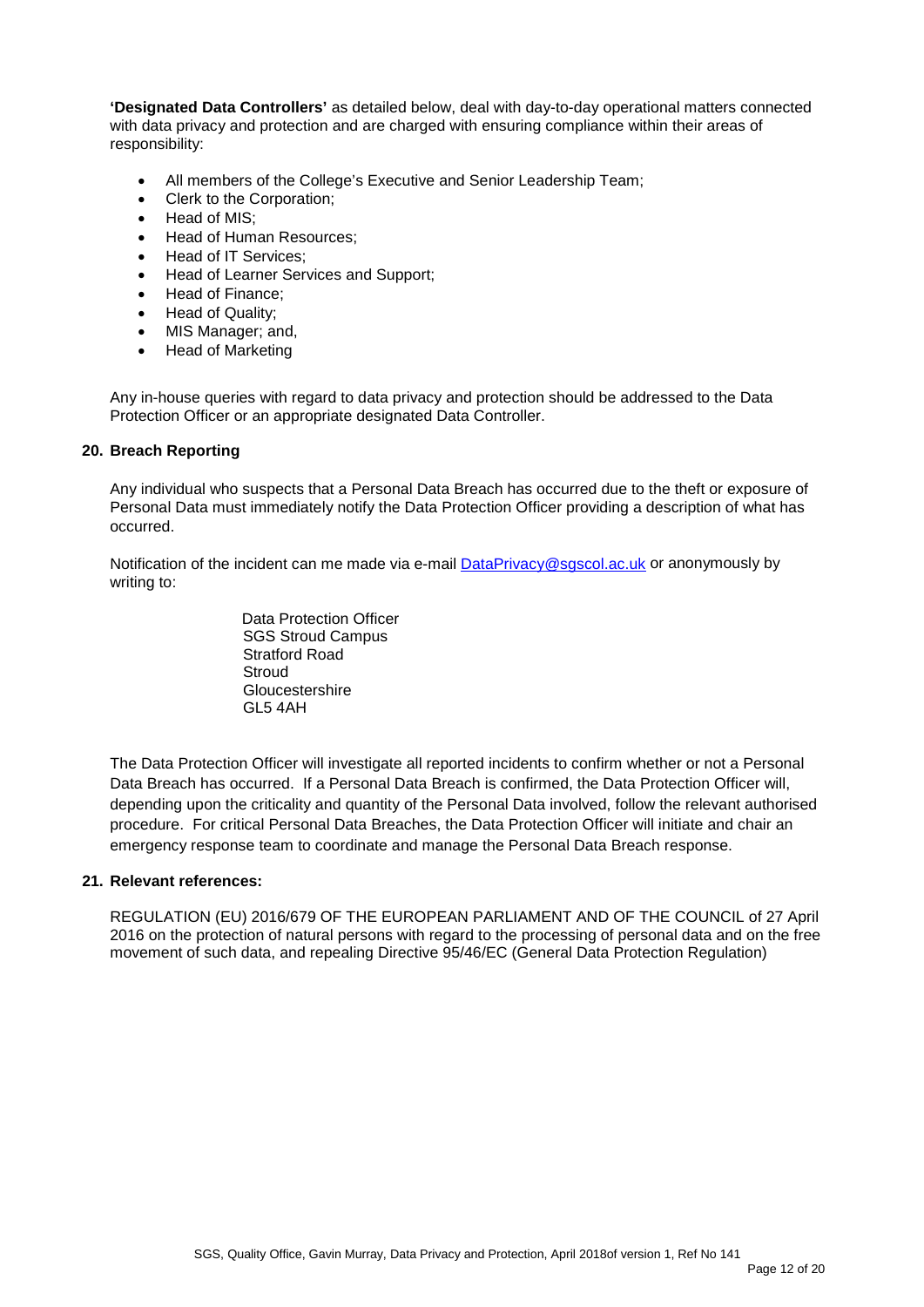#### **22. Retention of Data**

Information held for longer than is necessary carries additional risk and cost **– SGS will endeavour to ensure that Personal Data and Sensitive Personal Data is up-to-date and maintained for accuracy during the entirety of its retention.** 

To ensure fair processing, Personal Data will not be retained for and longer than necessary in relation to the purposes for which it was originally collected, or for which it was further processed.

South Gloucestershire and Stroud College expects that: records and information should only be retained for legitimate business use and must not be retained for longer than is necessary for its lawful purpose.

The College will keep information about learners, study and achievements indefinitely in order that we may provide academic references as requested. However the College will cease processing information about learners, study and achievements, except where the data subject consents or for statutory and compliance reasons after 5 years.

In respects of European Social Fund (ESF) funded provision the College will keep all learner data and documents until the end of the document retention period for the 2007 to 2013 ESF programme (31 December 2022); and, for the 2014 to 2020 Programme (until 31 December 2030).

In general the College will keep information about staff for seven years after a member of staff leaves the College. Some information, however, will be kept for much longer. This will include information necessary in respect of pensions, taxation, potential or current disputes or litigation regarding the employment and information required for job references. A non-exhaustive list of information and the College's proposed retention time is contained with the College's Information Asset Register.

The College's Information Asset Register is reviewed annually.

[National Archives](http://www.nationalarchives.gov.uk/information-management/manage-information/policy-process/disposal/advice-on-retention/) has provided advice on retention for certain groups of administrative records.

#### **23. Disposal of Data**

Once the retention period has elapsed the College will ensure that any information is suitably destroyed by secure means.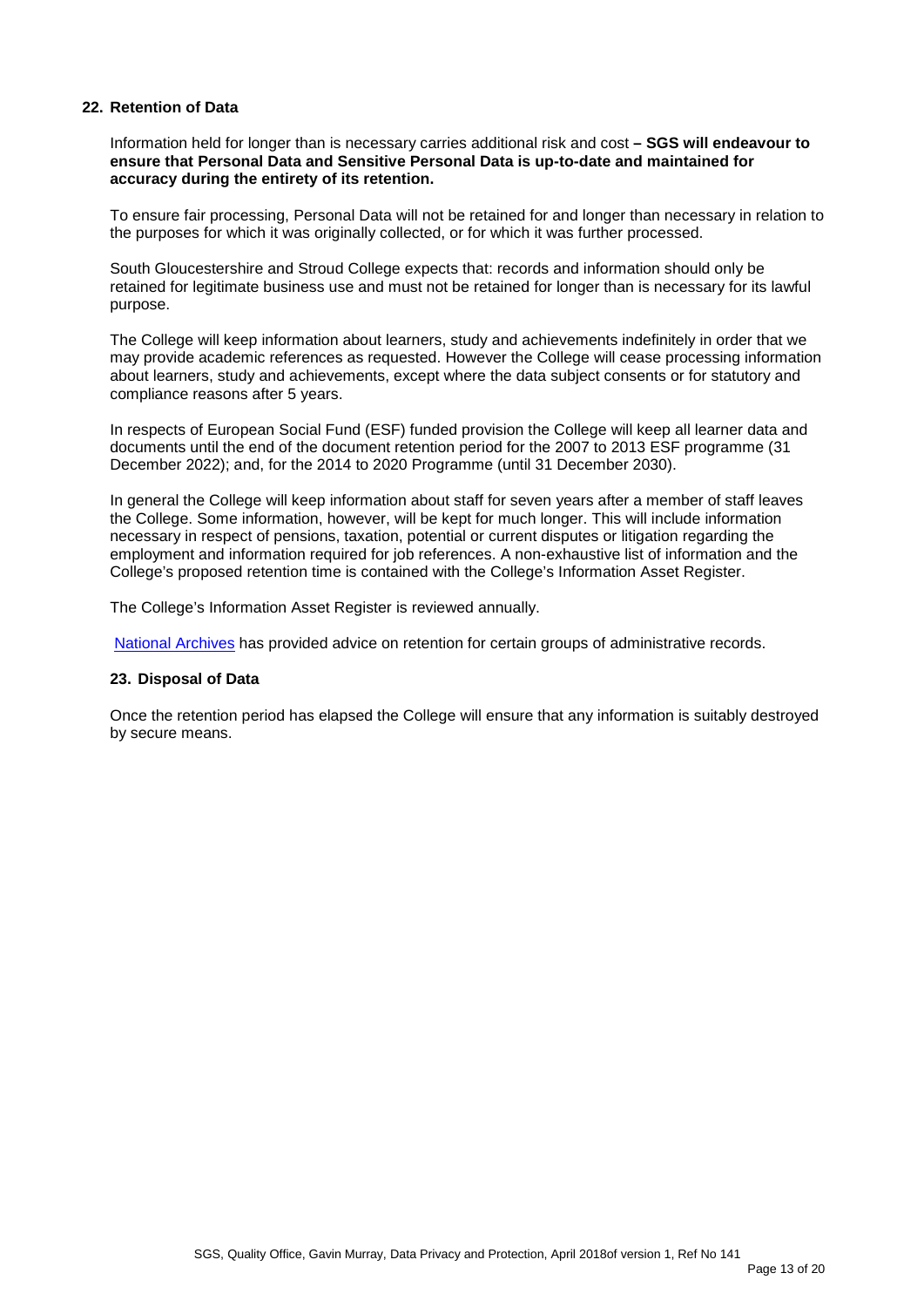#### **Schedule 1: STAFF GUIDELINES FOR DATA PROTECTION**

**All** staff will process data about learners on a regular basis, e.g. when marking registers, writing reports or references, as part of a pastoral or academic or supervisory role.

The information with which staff deal on a day-to-day basis will be 'standard' and will cover categories such as:

- General personal details such as name and address;
- Details about class attendance, course work marks and grades and associated comments;
- Notes of personal supervision, including matters about behaviour and discipline.

Staff should **AVOID** processing 'special category data', that is: Personal Data pertaining to or revealing racial or ethnic origin, political opinions, religious or philosophical beliefs, trade-union membership; data concerning health or sex life and sexual orientation; genetic data or biometric data.

#### **Where processing special category data is unavoidably, it must be anonymised**

- Staff MUST be able to prove the lawfulness for processing (Article 6 GDPR); and,
- Identify a lawful reason for processing it (Article 9 GDPR)

All staff have a duty to make sure that they comply with the Data Protection principles. In particular, staff must ensure that records are:

- only disclosed as allowed for within the Act
- accurate;
- up-to-date;
- fair;
- kept securely and disposed of safely in accordance with the College Data Protection & Retention Policy.

#### **Staff Checklist for Recording Data**

- Do you really need to record the information?
- Has the learner been told that the data will be processed?
- Are you authorised to collect/store/process the data?
- If yes, have you checked with the data subject that the data is accurate?
- Are you sure that the data is secure?
- If you do not have the data subject's consent to process, are you satisfied that it is in the best interests of the learner or the staff member to collect and retain the data?

#### **Staff Checklist for Disclosing Data**

There are some recommended ways of dealing with requests for personal data.

- When dealing with enquiries by telephone it is good practice to offer to call back to a telephone number that is registered on College systems to ensure some measure of authentication or perhaps send them the information by email or letter to an address previously registered with the College
- When dealing with enquiries direct in person, provide identification or verify through photograph held on the College system
- Any third party requests for information must be authorised in writing by the subject and their signature must be checked with the College records

You should always take care to prevent the inadvertent disclosure of personal data (for example a learner's attendance at the College) to unauthorised parties.

Enquiries from Police and other Agencies should be referred directly to the Data Protection Officer and should be accompanied by a "Declaration Form for Data User".

If you are not sure, you should contact a designated Data Controller for clarification.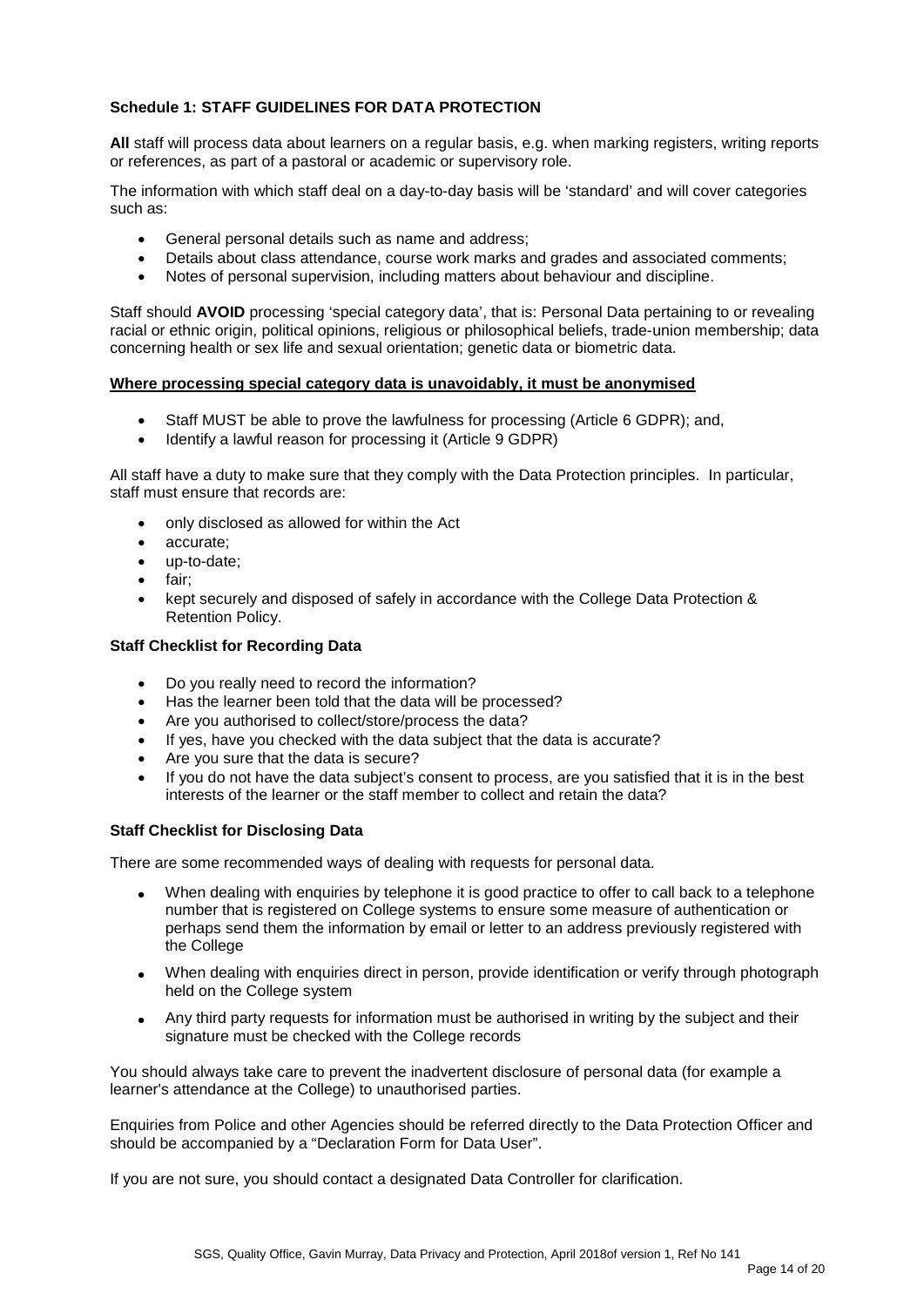#### **Schedule 2: Checklist for seeking consent to process Personal Information This checklist MUST be completed for every consent sought in relation to processing Personal Data**

SGS Corporate/ Curriculum function Choose an item. Manager completing this checklist: *Enter name*

#### **Asking for consent**

| We have checked with the Data Controller that consent is the appropriate lawful basis for processing                                                | $\Box$ |
|-----------------------------------------------------------------------------------------------------------------------------------------------------|--------|
| We have made the request for consent prominent and separate from our terms and conditions                                                           | □      |
| We ask people to positively opt in                                                                                                                  | □      |
| We don't use pre-ticked boxes, or any other type of consent by default                                                                              | □      |
| We use clear, plain language that is easy to understand                                                                                             | □      |
| We specify why we want the data and what we're going to do with it                                                                                  | □      |
| We give granular options to consent to independent processing operations                                                                            | □      |
| We have named SGS and any third parties                                                                                                             | □      |
| We tell individuals they can withdraw their consent                                                                                                 | □      |
| We ensure that the individual can refuse to consent without detriment                                                                               | □      |
| We don't make consent a precondition of a service                                                                                                   | □      |
| We offer online services directly to children under 13, we only seek consent if we have age-<br>verification and parental-consent measures in place | □      |
| Not applicable:                                                                                                                                     | □      |
| <b>Recording consent</b>                                                                                                                            |        |
| We keep a record of when and how we got consent from the individual                                                                                 | □      |
| We keep a record of exactly what they were told at the time                                                                                         | □      |
| Add link/location<br>Records of consent are held:<br>Choose an item.                                                                                |        |
| <b>Managing consent</b>                                                                                                                             |        |
| We will regularly review consents to check that the relationship, the processing and the purposes<br>have not changed                               | $\Box$ |
| We have processes in place to refresh consent at appropriate intervals, including any parental<br>consents                                          | $\Box$ |
| We make it easy for individuals to withdraw their consent at any time, and publicise how to do so                                                   | $\Box$ |
| We act on withdrawals of consent as soon as we can                                                                                                  | □      |
| We don't penalise individuals who wish to withdraw consent                                                                                          | □      |
|                                                                                                                                                     |        |

#### **Completed checklists must be returned to the Data Protection Officer**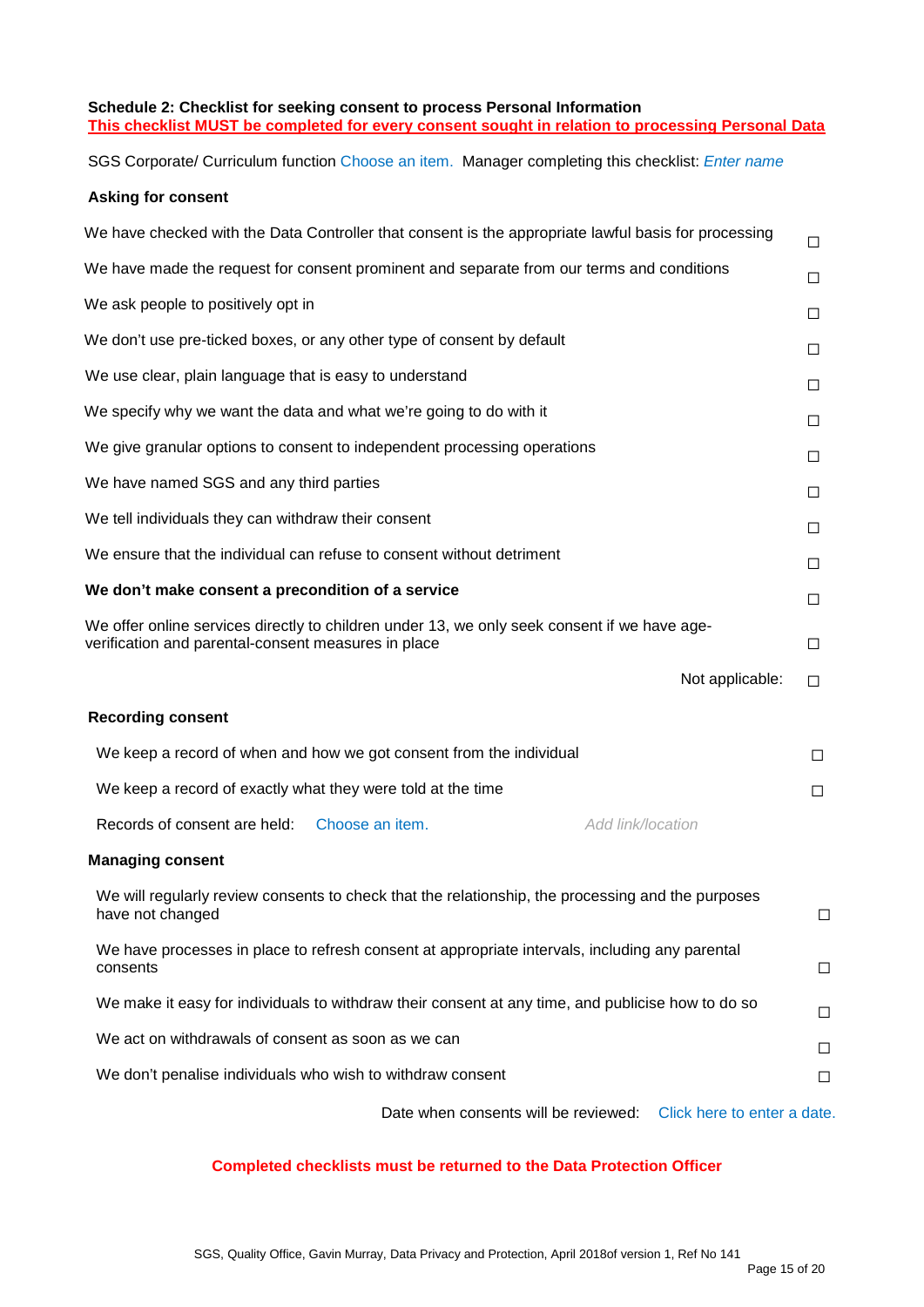#### **Schedule 3: Checklist for undertaking diligence on contract formation This checklist SHOULD be completed for every contract requiring the processing of Personal Data**

SGS Corporate/ Curriculum function Choose an item. Manager completing this checklist: *Enter name*

#### **Our contracts include the compulsory details and terms:**

| The subject matter and duration of the processing                                                                                                                                                                                                                                                                                          | $\Box$ |
|--------------------------------------------------------------------------------------------------------------------------------------------------------------------------------------------------------------------------------------------------------------------------------------------------------------------------------------------|--------|
| The nature and purpose of the processing                                                                                                                                                                                                                                                                                                   | $\Box$ |
| The type of personal data and categories of data subject; and                                                                                                                                                                                                                                                                              | $\Box$ |
| The obligations and rights of the controller                                                                                                                                                                                                                                                                                               | $\Box$ |
| The processor must only act on the written instructions of the controller (unless required by law to act<br>without such instructions)                                                                                                                                                                                                     | $\Box$ |
| The processor must ensure that people processing the data are subject to a duty of confidence                                                                                                                                                                                                                                              | $\Box$ |
| The processor must take appropriate measures to ensure the security of processing                                                                                                                                                                                                                                                          | $\Box$ |
| The processor must only engage a sub-processor with the prior consent of the data controller and a<br>written contract                                                                                                                                                                                                                     | $\Box$ |
| The processor must assist the data controller in providing subject access and allowing data subjects<br>to exercise their rights under the GDPR                                                                                                                                                                                            | $\Box$ |
| The processor must assist the data controller in meeting its GDPR obligations in relation to the<br>security of processing, the notification of personal data breaches and data protection impact<br>assessments                                                                                                                           | $\Box$ |
| The processor must delete or return all personal data to the controller as requested at the end of the<br>contract; and                                                                                                                                                                                                                    | $\Box$ |
| The processor must submit to audits and inspections, provide the controller with whatever information<br>it needs to ensure that they are both meeting their Article 28 obligations, and tell the controller<br>immediately if it is asked to do something infringing the GDPR or other data protection law of the EU<br>or a member state | $\Box$ |
| The contract must state that nothing within the contract relieves the processor of its own direct<br>responsibilities and liabilities under the GDPR; and reflect any indemnity that has been agreed.                                                                                                                                      | □      |

**In addition to the above contractual obligations a processor also their own direct responsibilities under the GDPR. Further detail can be found here: [https://ico.org.uk/for-organisations/guide-to](https://ico.org.uk/for-organisations/guide-to-the-general-data-protection-regulation-gdpr/accountability-and-governance/contracts/)[the-general-data-protection-regulation-gdpr/accountability-and-governance/contracts/](https://ico.org.uk/for-organisations/guide-to-the-general-data-protection-regulation-gdpr/accountability-and-governance/contracts/)**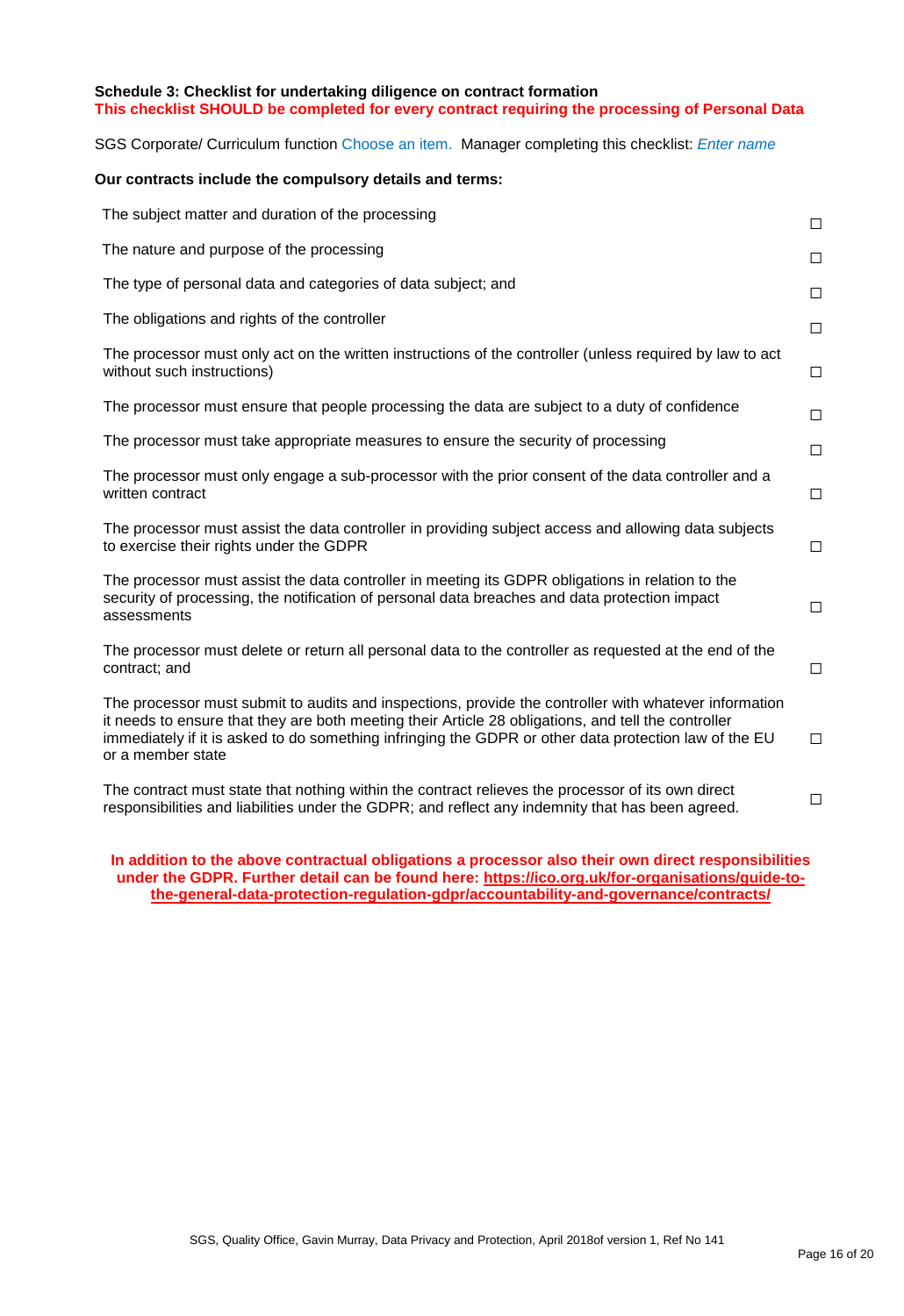#### **Schedule 4: Is a Data Protection Impact Assessment (DPIA) required?**

SGS Corporate/ Curriculum function Choose an item. Manager completing this checklist: *Enter name*

Do you intend to process Personal Data Choose an item.

| Do you plan to do any of the following?                                                                                                               |            |           |
|-------------------------------------------------------------------------------------------------------------------------------------------------------|------------|-----------|
| Type of processing                                                                                                                                    | <b>YES</b> | <b>NO</b> |
| Use systematic and extensive profiling or automated decision-making to make<br>significant decisions about people?                                    | $\Box$     | □         |
| Process special category data or criminal offence data on a large scale?                                                                              | □          | □         |
| Systematically monitor (including with CCTV) a publicly accessible place on a large<br>scale?                                                         | $\Box$     | □         |
| Use new technologies or innovative technological or organisational solutions?                                                                         | $\Box$     | □         |
| Use profiling, automated decision-making or special category data to help make<br>decisions on someone's access to a service, opportunity or benefit? | □          | $\Box$    |
| Carry out profiling on a large scale?                                                                                                                 | $\Box$     | □         |
| Process biometric or genetic data?                                                                                                                    | □          | □         |
| Process sensitive data or data of a highly personal nature?                                                                                           | □          | □         |
| Combine, compare or match data from multiple sources?                                                                                                 | □          | $\Box$    |
| Process personal data without providing a privacy notice directly to the individual?                                                                  | $\Box$     | □         |
| Process personal data in a way which involves tracking individuals' online or offline<br>location or behaviour?                                       | $\Box$     | $\Box$    |
| Process children's personal data for profiling or automated decision-making or for<br>marketing purposes, or offer online services directly to them?  | $\Box$     | $\Box$    |
| Processing of data concerning vulnerable data subjects?                                                                                               | П          | □         |
| Process personal data which could result in a risk of physical harm in the event of a<br>security breach?                                             | $\Box$     | □         |
| Processing which may involve preventing data subjects from exercising a right or using<br>a service or contract?                                      | $\Box$     | □         |

#### **SGS will always carry out a DPIA if you plan to do any of the above.**

*In consultation with the Data Protection Officer we have decided not to carry out a DPIA, for the following reasons:*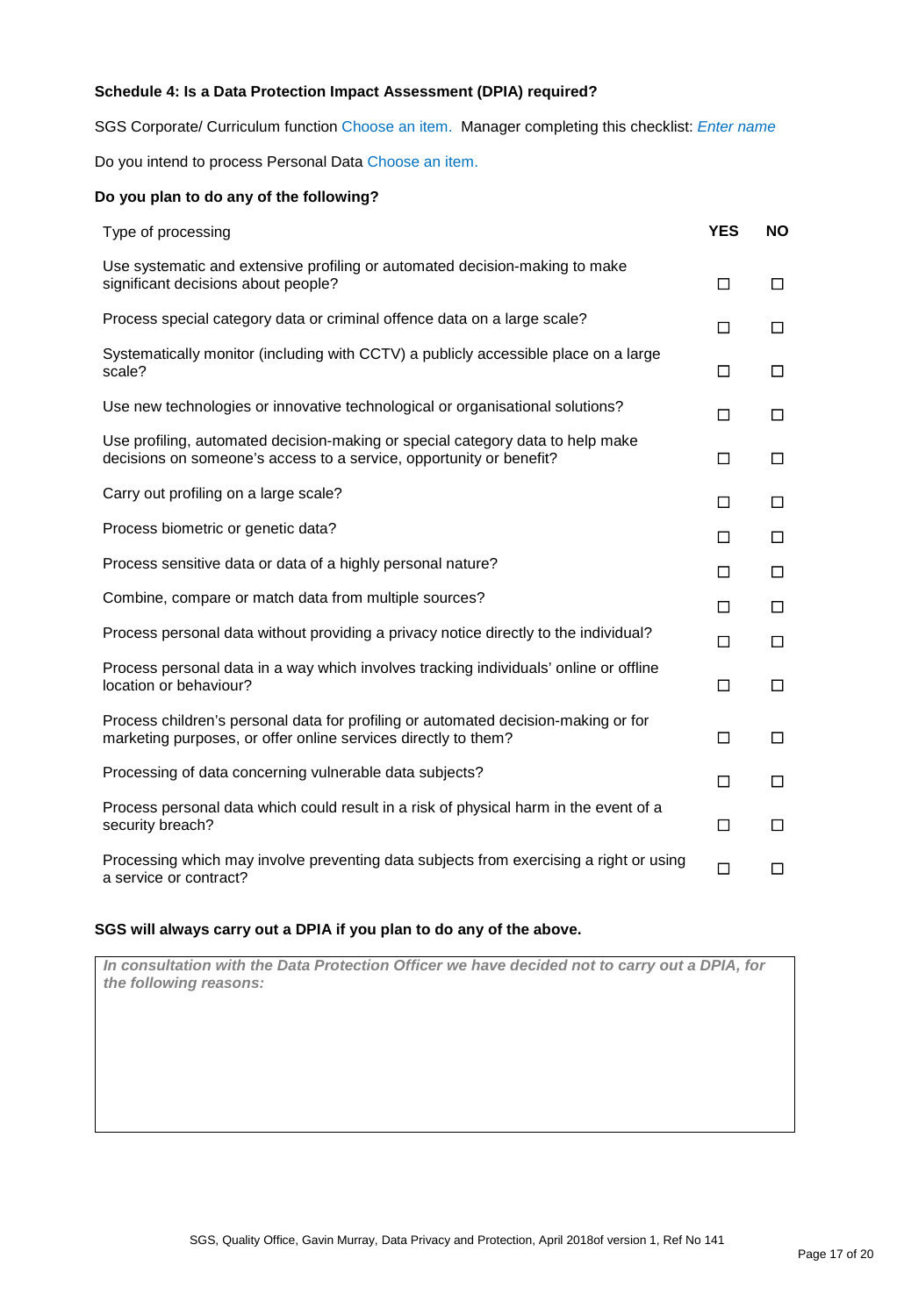#### **Schedule 5: SGS Data Privacy & Protection: Data Subject Request**

Please provide the following details, which will help us to process your request.

The completed form can be sent to:

Data Protection Officer SGS Stroud Campus Stratford Road Stroud Gloucestershire GL5 4AH

Or emailed to: [DataPrivacy@sgscol.ac.uk](mailto:DataPrivacy@sgscol.ac.uk)

| <b>SURNAME</b>       |  |
|----------------------|--|
| <b>FIRST NAME</b>    |  |
| <b>ADDRESS</b>       |  |
|                      |  |
|                      |  |
| <b>TELEPHONE</b>     |  |
| <b>EMAIL ADDRESS</b> |  |

| ARE YOU A LEARNER OR A FORMER LEARNER? | YES / NO |
|----------------------------------------|----------|
| WHAT DID YOU STUDY AT SGS COLLEGE      |          |
| YEAR OF REGISTRATION                   |          |
| LEARNER ID NUMBER (IF KNOWN)           |          |
| YEAR OF LEAVING / COMPLETION           |          |

| ARE YOU A MEMBER OF STAFF OR A FORMER<br><b>MEMBER OF STAFF?</b> | YES / NO |
|------------------------------------------------------------------|----------|
| STAFF ID NUMBER (IF KNOWN)                                       |          |
| WHAT DEPARTMENT(S) DID YOU WORK IN?                              |          |
| YEARS EMPLOYED AT COLLEGE                                        |          |
| ANY INFORMATION THAT MAY HELP US                                 |          |
|                                                                  |          |
|                                                                  |          |
|                                                                  |          |